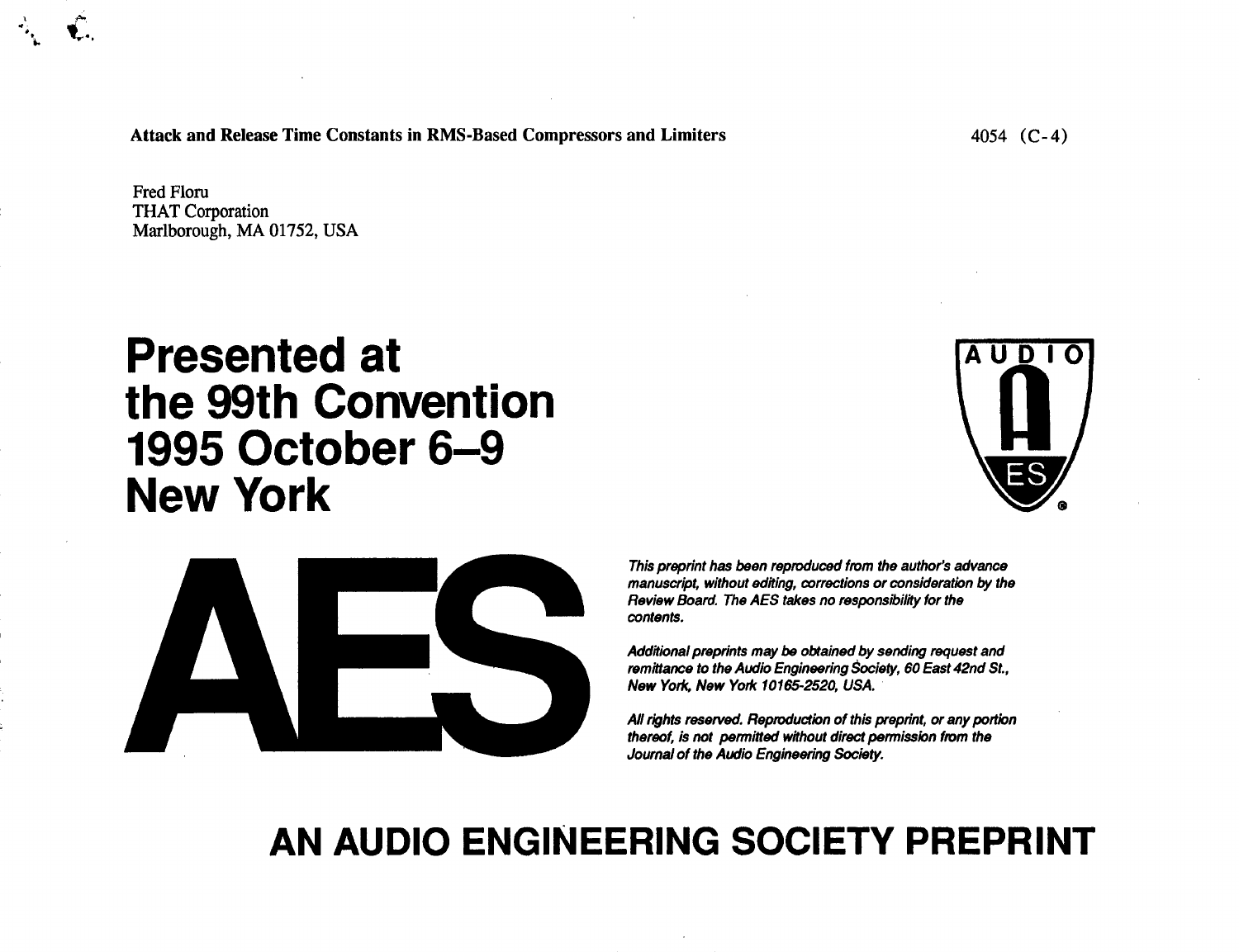# Attack and Release Time Constants in RMS**-**Based Compressors and Limiters

FR*ED FL*O*RU,* **AES M***e***mb**e**r**

**THAT Corporation, Marlborough, Massachusetts, USA**

Although RMS detector time constants are often set by ear, an art in itself, the importance of a mathematical "tool" is explained. The mathematics of the RIMS detector is revisited and models for time and frequency behavior are determined.

## 0 Introduction

The Root Mean Square, or RMS, value of an **ac** voltage or current is the equivalent **dc** voltage or current that generates the same amount of real power in a resistive load. In other words, RMS is the square root of the integral of the square of the **ac** signal, over a period of time and weighted by the same length of time. The mathematical formula follows:

$$
V_{\rm rms} = \lim_{T \to \infty} \sqrt{\frac{1}{T} \int_{-\infty}^{T} v_{\rm in}^2(t) \cdot dt}
$$
 (1)

where  $V_{rms}$  is the RMS value of the input waveform,  $v_{in}(t)$ , and T is the time at which the measurement is made.

A true RMS detector leads to a **dc** output in conformance with equation (1), independent of the input waveform. A quasi RMS detector can be built by scaling the output of a peak or average detector for a specific waveform, such as a cosine. In the case of the peak detector the scaling factor is the crest factor defined as the ratio of peak to RMS value. In particular, for a cosine, the crest factor is the square root of two.

RMS detectors have evolved Over time using different technologies. One of the first technologies was to use the signal to be measured to heat a resistive element and measure the element's change in temperature. This method is still used in high frequen*c*y true RMS detectors. While this kind of detector has a wide frequency bandwidth, and such designs have been integrated on silicon [1], this method is not suitable for audio. The main disadvantages are limited dynamic range of 40 to 60 dB and a slow attack time constant, making it inadequate for many audio protection applications.

Advances in bipolar technology in the 1970's made possible the introduction of a solid state true RMS detector which does not use heating to make the measurement. Dynamic range of such detectors is better than 80dB, and an attack time of less than **lms** is possible. Thus**,** this paper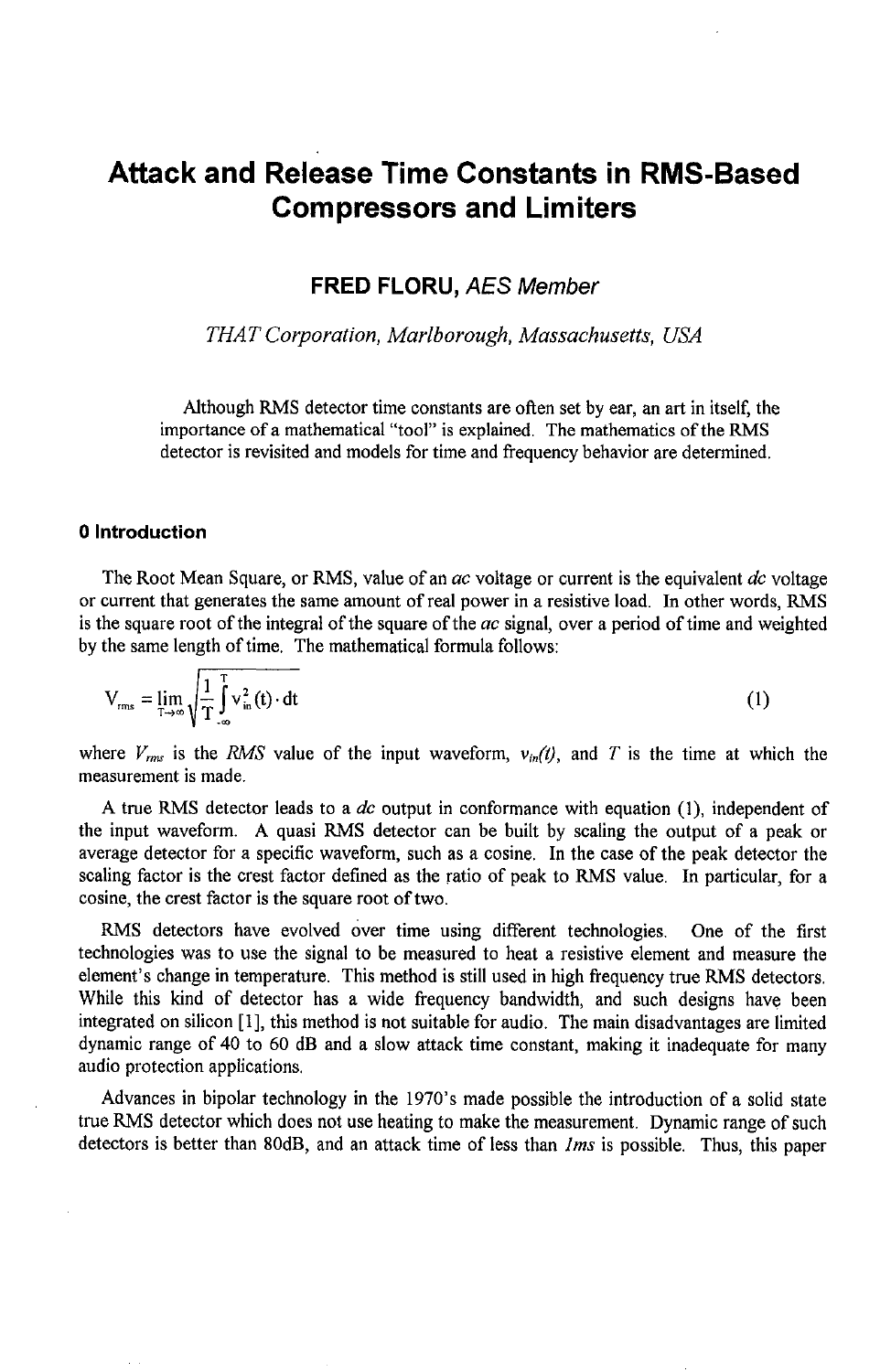concentrates on silicon-based detectors which do not use thermal methods to measure RMS value.

#### t.0 The RMS detector

#### 1.1 Building blocks

Definition (1) implies that the integration time is infinite. This is not practical for any real time application. Therefore**,** a tradeoffmust be made. From filter theory, it is shown that the output of a low pass filter approximates the integral of its input signal. However, the integration time is not infinite and it is limited by the **t**ime constant of the filter. This concept is applied here.

Fig 1.a shows a block diagram of an RMS detector which provides a practical approximation to definition (1). The input voltage is squared and then applied to the first order low pass filter made of resistor **R** and capacitor **C**. The following equations can be deduced:

$$
v_1(t) = v_{in}^2(t)
$$
\n
$$
\frac{v_1(t) - V_2(t)}{R} = C \frac{dV_2(t)}{dt}
$$
\n(2)

where it is assumed that the square and square root blocks have **infinite** input impedance and **zero** output impedance.

**1**  $SC<sub>1</sub>$  into (3) and using differential equation can be followed as  $RC<sub>1</sub>$ 

written:

$$
v_{in}^{2}(t) = \tau \frac{dV_{2}(t)}{dt} + V_{2}(t)
$$
 (4)

In the next section it is shown that the solution  $V_2(t)$  of the differential equation (4) is linearly proportional to the integral of the square of the input voltage and thus  $V_{rms}(t)$  is proportional to the true RMS level of  $v_{in}(t)$ . However, for most audio applications, a logarithmic representation of the RMS output level is more useful. The logarithm function provides a natural compression of the **ac** input dynamic range, so tha**t** the output signal is proportional in decibels (dB). Using a minimal interface, an LED or analog display can be attached to the detector output**,** realizing an EMS meter. A compressor or expander can easily be achieved by connecting the detector output to a Voltage Controlled Amplifier (VCA) with an exponential control characteristic. VCAs with gain control directly in dB are readily available on the market.

Fig. 1.b shows the simplified circuit diagram of a log-responding level detector [2]. The input voltage is full wave rectified**,** conve**rt**ed to a-current, and applied to **OAI**, **D1** and **D2**. Let us assume that **D1** and **D2** have the same characteristics, most importantly the same saturation current **Is**. **D1** and **D2** in the negative feedback path of the operational amplifier **OA1** convert the input current,  $i_{in}(t)$ , to a logarithmic voltage:

$$
\mathbf{v}_1(t) = 2\mathbf{V}_T \ln\left(\frac{\left|i_{\rm in}(t)\right|}{I_s}\right) = \mathbf{V}_T \ln\left(\frac{i_{\rm in}^2(t)}{I_s^2}\right) \tag{5}
$$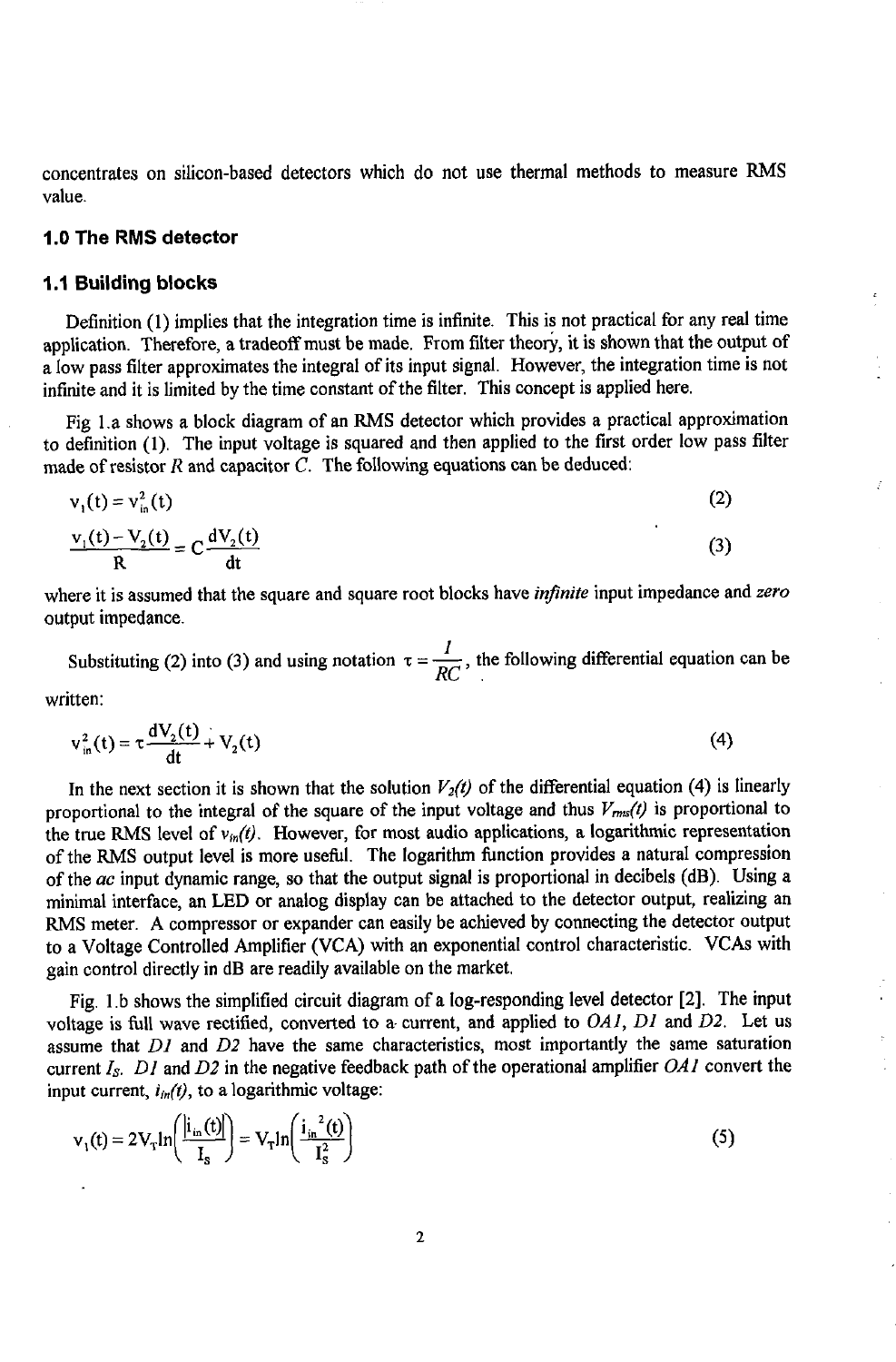where  $I_s$  is the diode saturation current and  $V_T$  is the thermal voltage ( $\frac{V_T}{q} = 25.9$  MV, at room temperature). Also, notice that the identity  $|i_{in}(t)|^2 = i_{in}^2(t)$  is used.

Therefore,  $v_i(t)$  is proportional to the logarithm of the square of the input current. The voltage  $v<sub>t</sub>(t)$  present at the OA1 output needs to be integrated. There are two ways to accomplish the integration. One way is to exponentiate the voltage  $v_t(t)$  and filter it in the linear domain. The square root operati*o*n is acc*o*mplished by taking the l*o*garithm *o*f the output v*o*ltage and using !t as a negative feedback t*o* the logarithmic bl*o*ck. In this way**,** the *o*utput v*o*ltage is subtracted from the squared input v*o*ltage in the l*o*g domain. Due t*o* the properties of l*o*garithms**,** this scheme performs the square root operation. This technique is explained in more detail in reference [3].

Another way to integrate  $v_1(t)$  is to a filter it in the log domain. In Fig. 1.b, D3,  $C_T$  and  $I_T$ serve as a first *o*rder log d*o*main low pass *fi*lter. The descripti*o*n *o*f l*o*g d*o*main filters is elab*o*rate and is beyond the scope of this paper. L*o*g domain filters are c*o*vered in reference [4] in m*o*re detail. H*o*wever**,** for this circuit let us identify the currents thr*o*ugh each c*o*mp*o*nent of the l*o*g filter.

The current in D3 is exp*o*nential with the v*o*ltage acr*o*ss it:

$$
I_{D3} = I_s \exp\left(\frac{v_1(t) - V_2(t)}{V_T}\right)
$$
 (6)

The current in the capacitor  $C_T$  is proportional to the instantaneous change of voltage across it:

$$
I_{cr} = C_T \frac{dV_2(t)}{dt}
$$
 (7)

So, using Kirchoff's Current Law (KCL), the current in  $D3$  is:

$$
I_{DS} = I_s \exp\left(\frac{v_1(t) - V_2(t)}{V_T}\right) = C_T \frac{dV_2(t)}{dt} + I_T
$$
 (8)

where  $C_T$  is the timing capacitor and  $I_T$  is an external current source that sets the timing current<sup>1</sup>.

Substituting for  $v_i(t)$  in equation (8) using equation (5) yields:

$$
i_m^2(t) = I_s C_T exp\left(\frac{V_2(t)}{V_T}\right) \frac{dV_2(t)}{dt} + I_s I_T exp\left(\frac{V_2(t)}{V_T}\right)
$$
(9)

The last block in Fig. 1,  $OA2$ ,  $D4$  and current source  $I<sub>B</sub>$ , is just an output buffer and a level shifter. **T**hus the **dc** output voltage is:

$$
V_{\rm rms}(t) = V_2(t) - V_1 \ln \left( \frac{I_B}{I_S} \right) \tag{10}
$$

Ideally the long term RMS output is a pure *dc* voltage. As shown in Fig 1.b,  $V_2(t)$  is the result of the integration of the log filter. However,  $V_2(t)$  is still a function of time because it carries

 $\mathbf{I}$ It is interesting to note that on a transient basis, the current through D3 and  $C_T$  is linearly proportional to the square of the input current.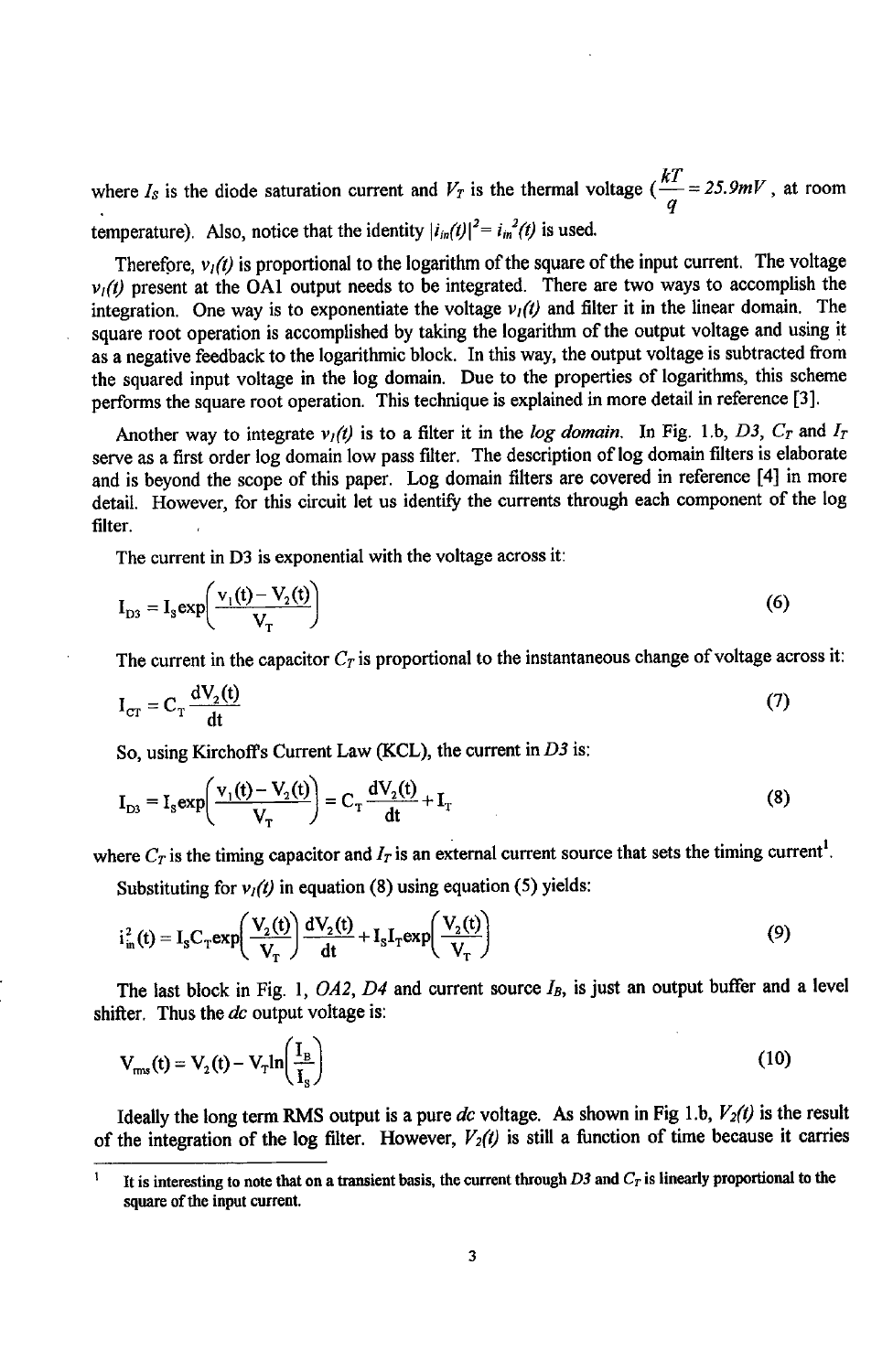transient and ripple information due to the finite integration time. Consequently,  $V_{\text{rms}}(t)$  in equation (10) varies with time, also. Equation (10) can be solved for  $V_2(t)$ . Then, substituting for  $V_2(t)$  in equation (9), and rearranging terms the following equation is obtained:

$$
\frac{i_{\rm in}^2(t)}{I_{\rm R}^2} = \tau \frac{d}{dt} \left( \exp \left( \frac{V_{\rm rms}(t)}{V_{\rm T}} \right) \right) + \exp \left( \frac{V_{\rm rms}(t)}{V_{\rm T}} \right) \tag{11}
$$

where the following notations were used:

ł

$$
I_R^2 = I_B I_T \qquad (12); \qquad \tau = \frac{C_T V_T}{I_T} \qquad (13)
$$

 $\sim$   $-$ 

where  $I_R$  is the reference level and  $\tau$  is the integrator time constant.

The reference level,  $I_R$ , will be the input current for which output voltage  $V_{rms}$  is zero volts. Let us define the following function:

$$
y(t) = \exp\left(\frac{V_{\text{rms}}(t)}{V_{\text{T}}}\right) \tag{14}
$$

Substituting (14) into (11), the differential equation can now be written as:

$$
\frac{i_{\text{in}}^2(t)}{I_{\text{R}}^2} = \tau \frac{dy(t)}{dt} + y(t)
$$
\n(15)

Notice the similarity between equations (4) and (15). Both have the familiar form of the first order Iow pass filter differential equation [4]. Appendix I describes how to solve this first order differential equation.

From definition (14) it can be seen that  $V_{\text{rms}}(t)$  is proportional to the logarithm of  $y(t)$ . In the next section it is shown that  $V_{rms}(t)$  is proportional to the logarithm of the square of the RMS level of the input current. Since the RMS output l*e*vel is in a logarithmic format**,** the square root operation can be easily done by dividing  $V_{rms}(t)$  by two. In Fig. 1.b two equal resistors perform this operation. As a result,  $V_{rmsI}$  is proportional to the logarithm of the RMS level of the input current.

#### 1.2 General solution

Equations (4) an*d* (15) can be solved using the same method. Appendix I describes in detail how to solve both equations. The general solution of differential equation (4) follows:

$$
V_2(t) = \left(\int \frac{1}{\tau} v_{in}^2(t) \cdot \exp\left(\frac{t}{\tau}\right) \cdot dt + c\right) \cdot \exp\left(-\frac{t}{\tau}\right)
$$
 (16)

where **c** is a constant.

The general solution of equation (11) *f*ollows:

$$
\exp\left(\frac{V_{\text{max}}(t)}{V_{\text{T}}}\right) = \left(\int \frac{1}{\tau} \frac{i_{\text{in}}^2(t)}{i_{\text{R}}^2} \exp\left(\frac{t}{\tau}\right) \cdot dt + c\right) \exp\left(-\frac{t}{\tau}\right) \tag{17}
$$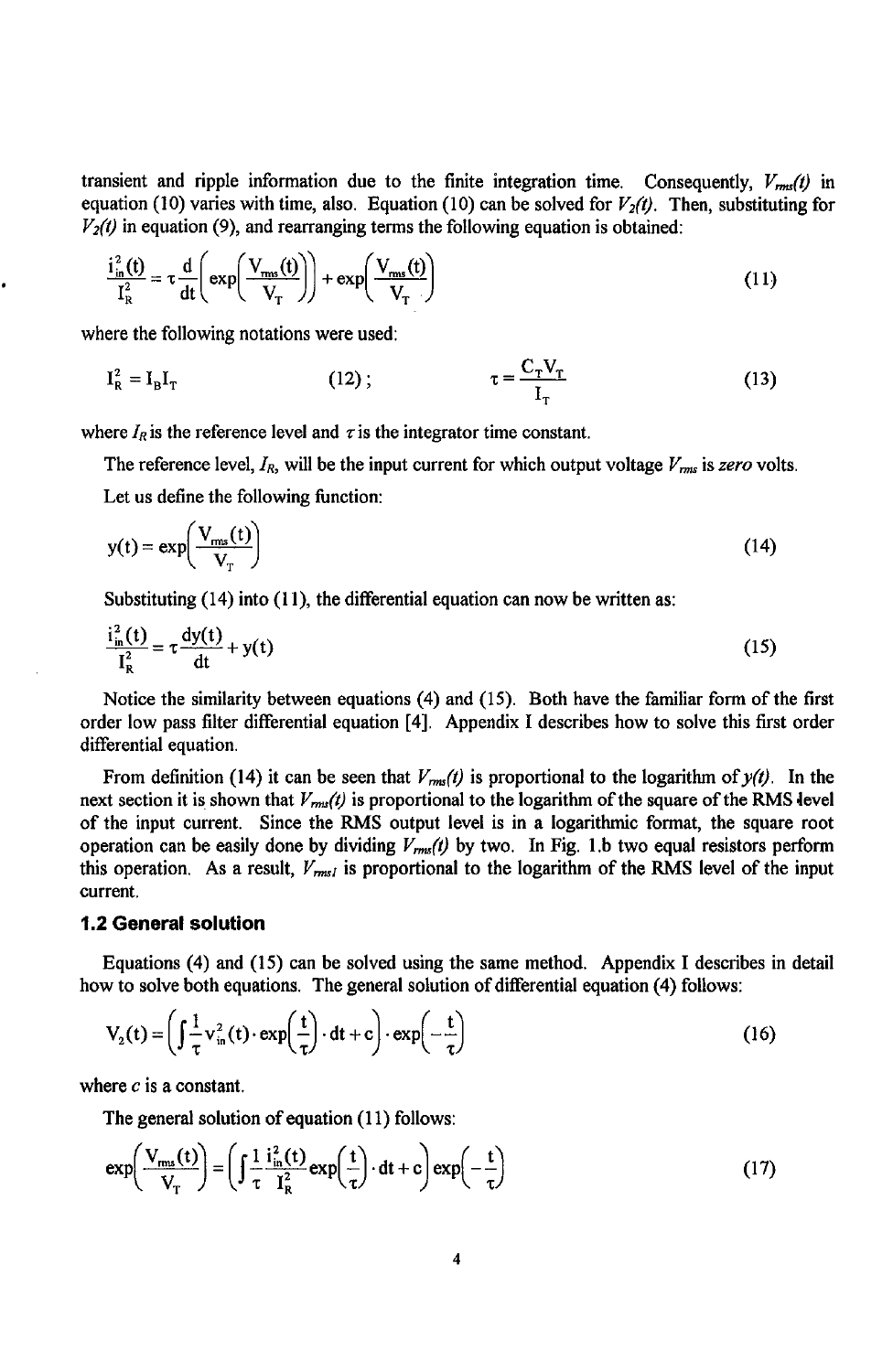where **c** is a constant.

The solutions of the RMS detectors shown in Fig. 1.a and Fig. 1.b show a strong resemblance. The main difference is that in (17) the solution is in an exponential format. Thus**,** both circuits perform the same function of integrating the square of the input voltage and current**,** respectively.

Furthermore**,** if the logarithm function is applied to both sides of (17) the following result is found:

$$
V_{\rm rms}(t) = -\frac{V_{\rm T}}{\tau}t + 2V_{\rm T} \ln\left(\sqrt{\frac{1}{\tau}\int \frac{i_{\rm in}^2(t)}{I_{\rm R}^2}\exp\left(\frac{t}{\tau}\right)}\mathrm{d}t + c\right) \tag{18}
$$

Also**,** note that equa**t**ion (17) satisfies the definition of the reference level**.** Indeed, if the input current RMS level equals the reference level,  $RMS(|i_m(t)|) = I_R$ , then  $V_{mn}(t \rightarrow \infty) = 0$ , for  $c = 0$ .

Equation (18) has some limitations in explaining the real detector since it describes an ideal RMS detector**.** That is where constant **c** helps**.** It has different forms for different initial conditions**,** e**.**g**.,** attack or release**.** Partic**u**lar values of constant **c** are discussed in chapter 1.4**.**

#### 1**.**3 Particular solution

The general solution has particular solutions for specific input waveforms. **O**ne interesting case is when the input voltage has a sinusoidal function. Therefore let  $v_{in}(t)$ , in Fig. 1.a and 1.b, be defined as:

$$
v_{in}(t) = V_0 \cos(\omega t) \tag{19}
$$

where  $V_0$  is the peak voltage and  $\omega$  is the frequency.

The input volta*g*e has no **dc** component added because the RMS de*t*ector input is usually **ac** coupled [2]. The input current,  $i_{in}(t)$ , for the logarithmic RMS detector in Fig 1.b, is the ratio of the input volta*g*e to the input re*s*i*s*tor.

$$
\dot{i}_{in}(t) = \frac{v_{in}(t)}{R_{in}} = \frac{V_0 \cos(\omega t)}{R_{in}} = I_0 \cos(\omega t)
$$
\n(20)

where  $I_0$  is defined as the ratio of the peak input voltage to the input resitor.

Let us substitute  $v_m(t)$  from equation (19) into equation (16). The solution for the linear detector, assuming  $t \geq 7$ , is:

$$
V_2(t) = \frac{V_0^2}{2} G(\omega, t)
$$
 (21)

Let us substitute  $i_{in}(t)$  from equation (20) into equation (18). The solution for the logarithmic detector, assuming  $t \geq t$ , is:

$$
V_{\text{rms}}(t) = V_{\text{T}} \ln \left( \left( \frac{I_0}{\sqrt{2}I_R} \right)^2 G(\omega, t) \right) = V_{\text{T}} \cdot \ln \left( \left( \frac{I_0}{\sqrt{2}I_R} \right)^2 \right) + V_{\text{T}} \cdot \ln(G(\omega, t)) \tag{22}
$$

where  $G(\omega, t)$  is the following expression (see Appendix I):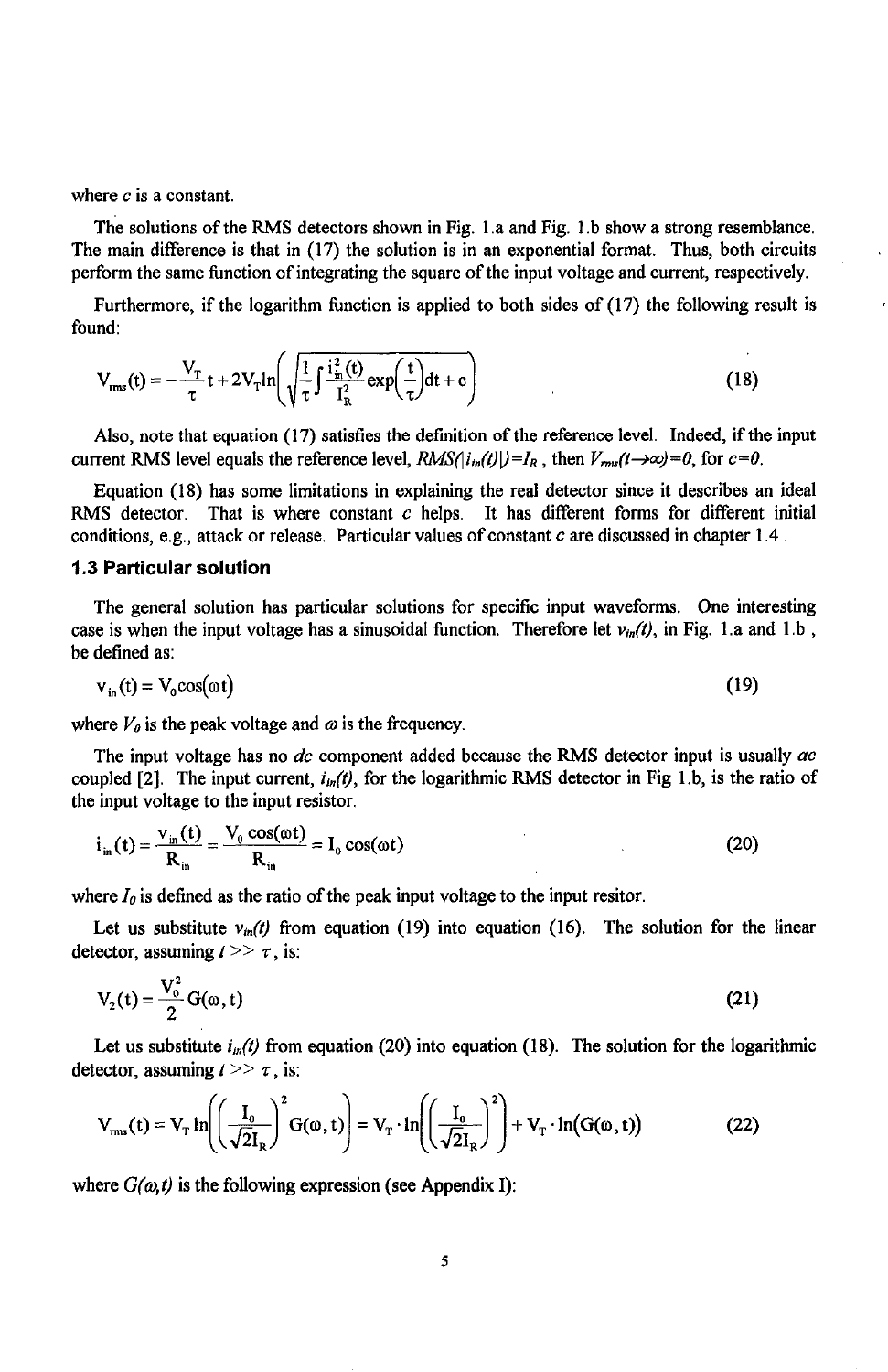$$
G(\omega, t) = 1 + \frac{\cos(2\omega t) + 2\omega \tau \sin(2\omega t)}{1 + 4\omega^2 \tau^2}
$$
\n(23)

The real RMS level is calculated by taking the square ro*o*t. In the case of the circuit in Fig. 1.a, this is accomplished by the last block. Thus the RMS output voltage,  $V_{\text{rms}}$ , is:

$$
V_{\rm rms}(t) = \frac{V_0}{\sqrt{2}} \sqrt{G(\omega, t)}\tag{24}
$$

In the case of the logarit*h*mic detector in Fig. 1.b**,** a simple division by tw**o** performs this operation. Again, recalling that the logarithm of a product of terms is equal to the sum of *t*he logarithms of each term, the RMS detector output voltage,  $V_{rms}$ , is:

$$
V_{\text{msi}}(t) = \frac{V_{\text{T}}}{2} \ln \left( \left( \frac{I_0}{\sqrt{2}I_R} \right)^2 G(\omega, t) \right) = V_{\text{T}} \ln \left( \frac{I_0}{\sqrt{2}I_R} \right) + V_{\text{T}} \ln \left( \sqrt{G(\omega, t)} \right)
$$
(25)

Equations (24) and (25) show that the output voltage of both detectors is proportional to the RMS level of the input signal. Obviously, the output voltage of the det**e**ctor in Fig. 1.a is linearly proportional to the RMS level of the input signal. On the other hand, the output voltage of the detector in Fig. 1.b is proportional to the logarithm of the RMS level of the input signal.

Because, an RMS detector with output voltage proportional to the logarithm of the RMS level is more useful in compressor-limiter applications, the next sections focus only on log-responding RMS detectors.

Furthermore, the final square root operation requires only a change in scaling the RMS (log) signal by a factor of half. Therefore, only  $V_{rms}$  as shown in Fig. 1.b and given by equation (18), is considered for further discussion.

Equation (22) does not have any transient information since  $t \geq \tau$ . It can be noted that the particular solution has two terms: a **dc** term and an **ac** term or ripple.

#### 1.3.1 Particular solution **dc** term

The out*p*ut **dc** p*a*rt, *as* expected f*o*r *a* sinus*o*idal input signal, is *p*rop*o*rtional to the logarithm o*f* the peak level divided by the square root of two. Ideally**,** only the **dc** term is wanted. The ripple is an error factor that can be minimized by increasing the time constant. From equation (22) scale and temperature constants can be extracted. If ripple is neglected, then equation (22) can be rewritten as:

ķ,

$$
V_{\rm rms} = \frac{V_{\rm T} \ln(10)}{10} \left( 20 \log \left( \frac{I_0}{\sqrt{2}I_{\rm R}} \right) \right)^{\rm Tamp = 300K} 5.96 \cdot \left( \left[ \rm RMS(i_{\rm in}(t) \right) \right]_{\rm dB} - \left[ I_{\rm R} \right]_{\rm dB} \left\{ \frac{mV}{\rm dB} \right\} \tag{26}
$$

Therefore, the relationship between input current, in dB, and RMS output voltage, in  $mV$ , is l*i*near with *a* th*e*or*et*ical *s*lope of **5**.**96 mV/dB** at room t*e*mp*e*ratur*e*. In r*e*ality, co*mme*rcial detector chips run at a higher internal temperature and the slope can vary from 6.1  $mV/dB$  to 6.5  $mV/dB$  at room temperature, depending on the power dissipation of the detector used [2] [6]. In compressor or expander applications where the RMS detector is connected to a VCA with matching  $mV$  to  $dB$  type linear conversion, it is very important that both devices have the same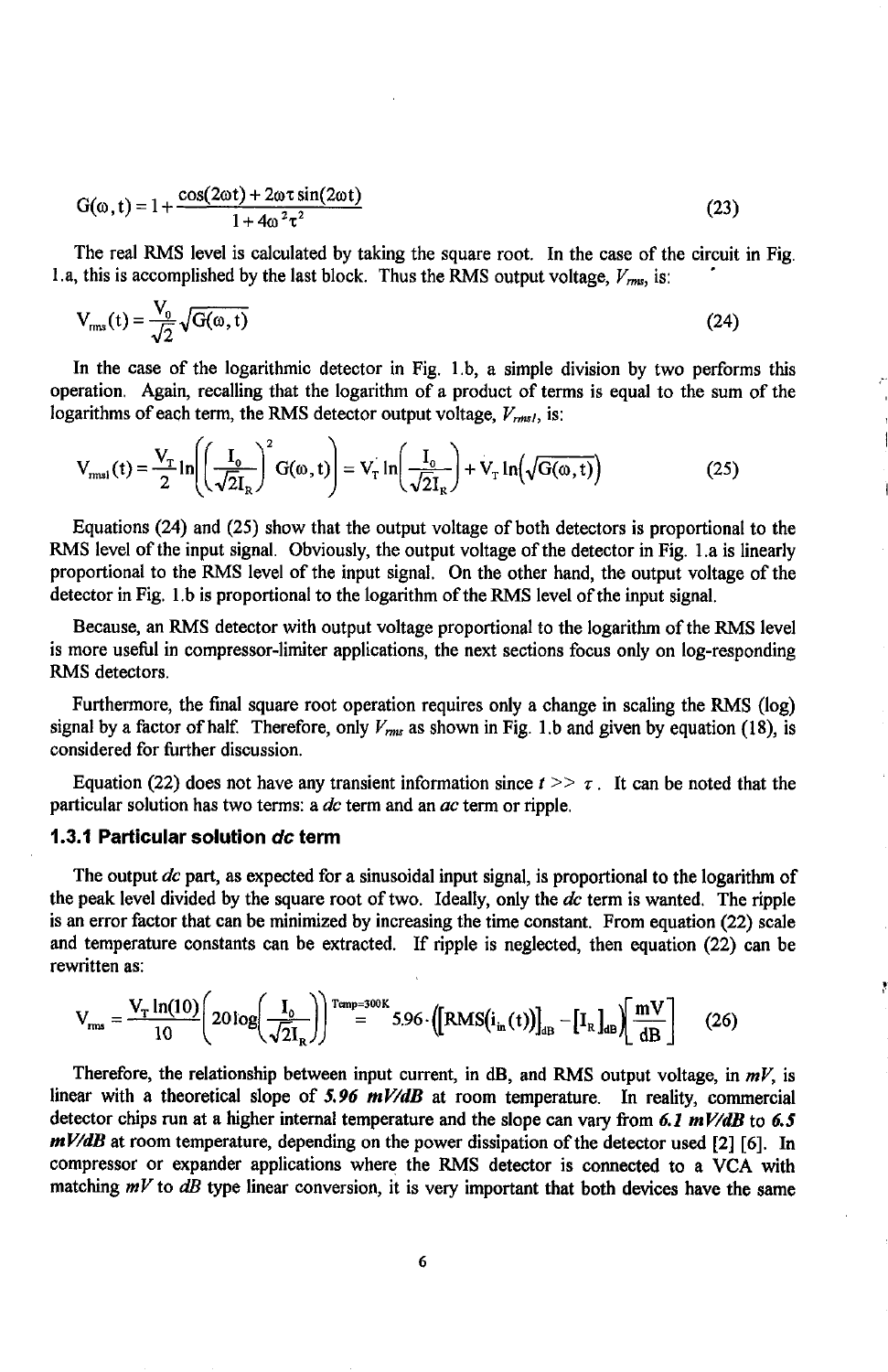slope**.** Otherwise said, both should have the same internal temperature in order to track properly. Theref*o*re a g*oo*d compress*o*r *o*r expander design should use an R\_MSdetect*o*r and a VCA fr*o*m the same family. The best scenario is when both device*s* are integrated on the same substrate and have guaranteed temperature tracking [6] [7].

In other applications where circuitry is included between the RMS detect*o*r and VCA, e.g.**,** gate, limiter threshold**,** or there is no VCA, e.g.**,** metering, external temperature compensati*o*n should be provided. The temperature coefficient can be calculated from thermal voltage  $V_T = \frac{kT}{q}$ 

as being +**3300 ppm/°C** referred t*o* room temperature. In Fig. 2**,** tw*o* ways *o*f compensating for the RMS detect*o*r output drift with temperature are presented. The temperature correcti*o*n element is a resistor with a positive temperature coefficient of +3300 ppm/°C. Unfortunately the temperature-compensated resistors are c*o*mm*o*nly available only in 5% t*o*lerance, s*o* scale calibration is usually required. Fig. **2**.a presents a common circuit for temperature compensation [3]. While it is simple to implement**,** it has a maj*o*r disadvantage that is the potenti*o*meter temperature coefficient can a*ff*ect the temperature tracking *o*f the special resistor. A s*o*luti*o*n to this problem is the circuit in Fig. 2**.**b where the dependence to the potentiometer temperature coefficient is significantly reduced.

## 1.3.2 Particular solution **ac** term

The second term of the last part of equation (22) is the **ac** component of the RMS detect*o*r output voltage,  $v_{rms}(t)$ . An interesting characteristic of the log domain filter is that the amplitude of the ripple is independent of input level. In other words, for the same frequency,  $IV_{rms}$  and **lmV,m**\_input signals generate the same am*o*unt of peak-to-peak ripple at the output *o*f the RMS detector. This behavi*o*r can be explained by the pr*o*perty *o*f the l*o*garithmic functi*o*n that splits the product into a sum (see Appendix I**,** equati*o*n (AI 14)). Therefore the **ac** term does not multiply the **dc** part.

The **ac** c*o*mp*o*ne**n**t contains a combinati*o*n of second harm*o*nic sine and c*o*sine of the input signal. For a better understanding of the **ac** spectrum at the de**t**ect*o*r *o*utput**,** an approximation of the logarithmic function is d*o*ne. A logarithm can be expanded in series as f*o*llows:

$$
\ln(1+x) = x - \frac{x^2}{2} + \frac{x^3}{3} - \frac{x^4}{4} + \dots = \sum_{n} (-1)^{n+1} \frac{x^n}{n}
$$
 (27)

where  $n=1,2,3,...$ ...

For small **x** the sum can be approximated to the first tenn. In this case **x** is the second summation term of equation (23). For  $\omega \tau >> I$ , equation (23) can be approximated to  $G(\omega, t) = I + \frac{sin(2\omega t)}{2\omega\tau}$ . In this case  $x = \frac{sin(2\omega t)}{2\omega\tau}$ . If  $x < 0.1$  then logarithmic expansion (27) can be applied to the second term of the last part of equation (22),  $V_r ln(G(\omega, t))$ . A commonly used time constant is  $\tau = 35$ ms [2] [6]. For this particular time constant,  $V_{\tau}ln(G(\omega,t))$  can be appr*o*ximated t*o* the first logarithmic expansion term f*o*r frequencies greater than **22 Hz**. Thus**,** using the definiti*o*n *o*f time constant in equation (13), the expressi*o*n for ripple bec*o*mes: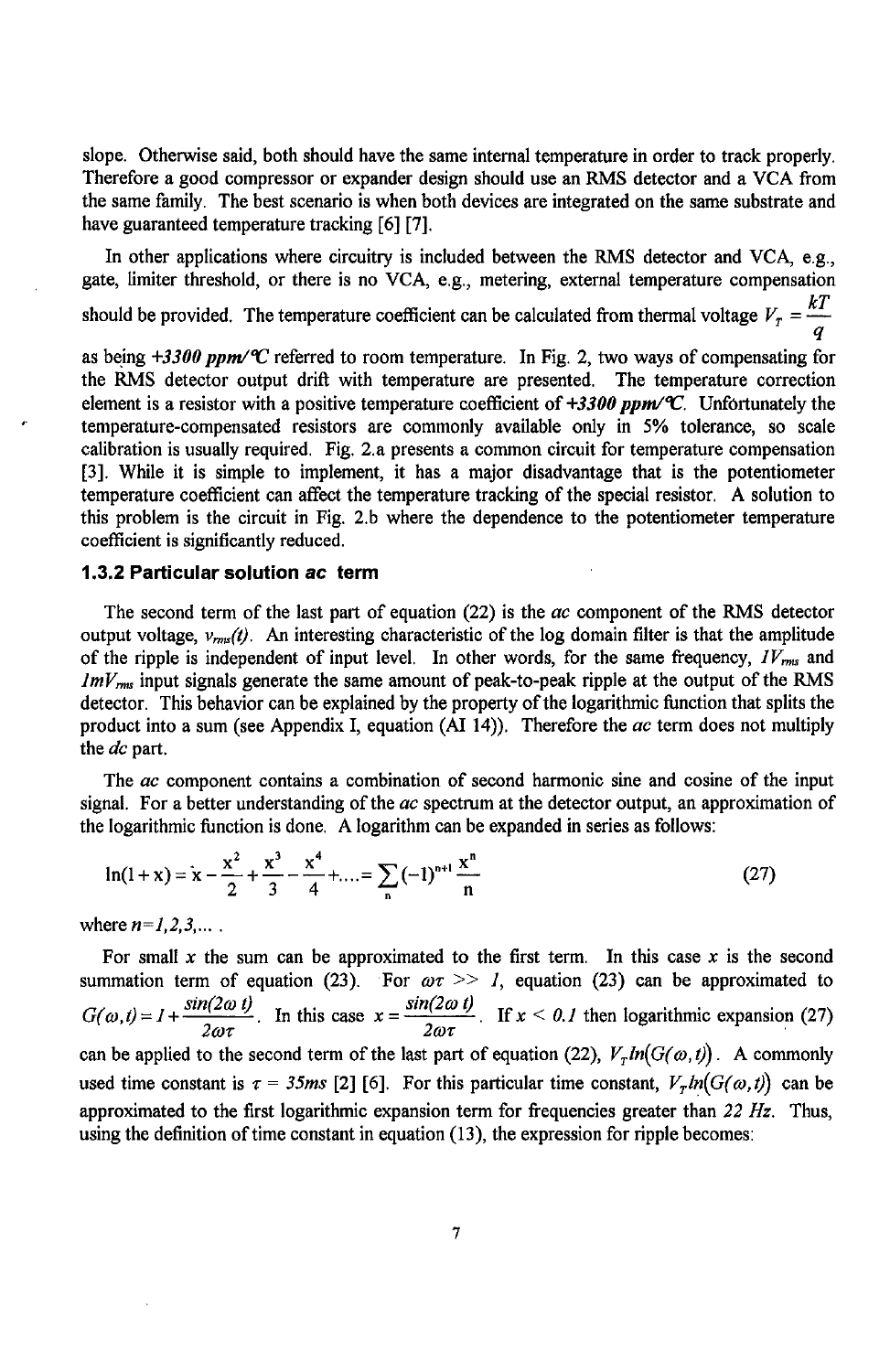$$
V_{\text{right}}(\omega, t) \approx V_{\text{T}} \frac{\sin(2\omega t)}{2\omega \tau} = \frac{I_{\text{T}}}{2C_{\text{T}}} \frac{1}{\omega} \sin(2\omega t)
$$
(28)

It is interesting to note that although the input signal was full wave rectified, the ripple is a pure second harmonic sinusoid. From equation (28) it can be seen that the ripple decreases with **co**at a rate of-**6 dB/octave**. The amount of RMS ripple measured at the RMS detector output is [*8*]:

$$
V_{\text{riiple}} = \frac{I_{\text{T}}}{\sqrt{2}C_{\text{T}}} \frac{1}{\omega} \tag{29}
$$

All the above approximations are useful for audio applications where the time constant is in the range of tens of milliseconds. However, in some applications, independent control of attack and release time constants is required. Most of these applications use the RMS detector with very short time constants**,** and provide further processing to shape the transient responses outside the detector. For these cases, the logarithm expansion cannot be approximated to the first series term.

At frequencies lower than  $\frac{1}{2\pi \cdot \tau}$  the combination of higher order harmonics produces a ripple that looks more like a full wave rectified cosine, although the shape is actually a combination of cosine, sine and logarithmic functions. However, at frequencies much higher than  $\frac{1}{2\pi \cdot \pi}$ equation (28) is still valid and the **ac** component is a second harmonic sinusoid. Fig. 3 shows the difference of the ripple shape at low and high frequency. The time constants used,  $17\mu s$ , is four orders of magnitude smaller than commonly used for RMS detectors. The **Y** scale is altered in order to magnify the high frequency ripple.

Any external control of the time constant implements a low pass filter topology that averages the output voltage  $V_{rms}$ . The average of a *dc* voltage is the same voltage. Consequently, in long term, the first **dc** element of equation (22) is not affected by an external averaging process. The effect of an outside Iowpass on the **ac** component is a different matter.

Assuming an external linear Iow pass filter as the averaging circuit, and sinusoidal ripple, then the average**,** over a period of time longer than the signal period, is **zero**. Thi*s* result is very intuitive since there is an equal number of identical peaks and troughs, over a long period of time**,** around a **dc** offset (see equations (22) and (28)). Therefore, for long time constants ripple remains a second harmonic sinusoid, and the average **dc** output of the RMS detector is not affected by the ripple over the audio band. In contrast, a fast time constant changes the shape of the ripple and the peaks and valleys are not symmetric anymore (see Fig. 3). The averaging process will then add a small **dc** component in proportion to the asymmetry of the ripple. This phenomenon is called **dc error**. The **dc error** is larger at low frequencies where the asymmetry is magnified.

#### 1.3.3 The **dc** error

The **dc error** can be calculated from the ripple expression: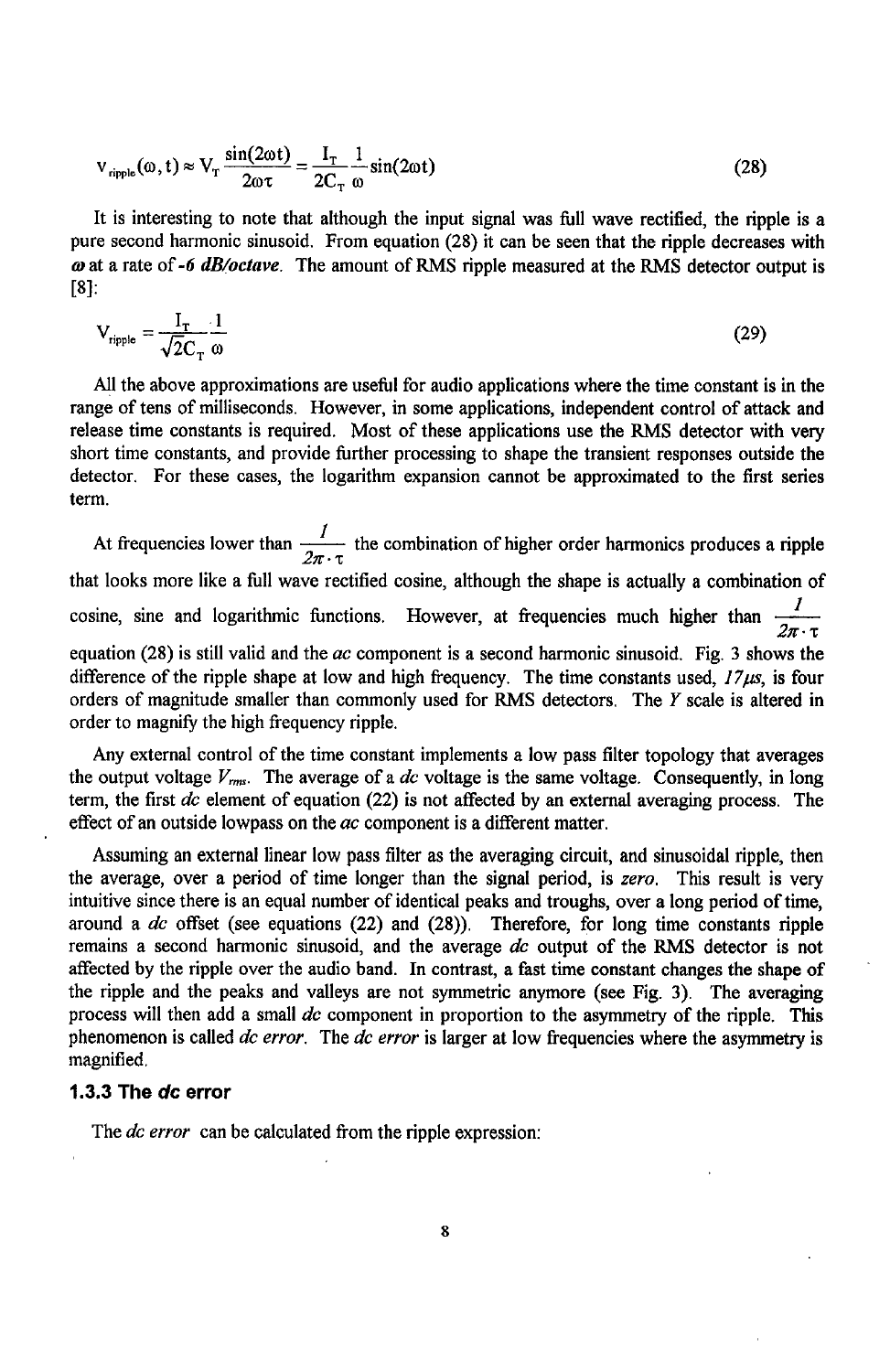$$
V_{\text{right}}(\omega, t) = V_{\text{T}} \ln \left( 1 + \frac{\cos(2\omega t) + 2\omega \tau \sin(2\omega t)}{1 + 4\omega^2 \tau^2} \right) \tag{30}
$$

*L*et us define **(p***a*s follows:

$$
tan(\varphi) = 2\omega \tau \tag{31}
$$

Then**,** equation (30) can be written as:

$$
V_{\text{right}}(\omega, t) = V_{\text{T}} \ln(1 + \cos(\varphi)\cos(2\omega t - \varphi)) \tag{32}
$$

and  $\varphi$  can be calculated from equation (31):

$$
\varphi = \arctan(2\omega \tau) \tag{33}
$$

E*quat*i*o*n (*3*2*)* c*a*n *b*e e*xp*an*d*e*d* in *s*erie*s* in *t*he *sam*e *man*ner *as* e*quat*i*o*n (:27*)*:'

$$
v_{\text{right}}(\omega, t) = V_{\text{T}} \sum_{n} (-1)^{n+1} \frac{\cos^{n}(\varphi) \cos^{n}(2\omega t - \varphi)}{n}
$$
 (34)

where  $n = 1, 2, 3, ...$ .

This last equati*o*n indicates the harm*o*nic content at the RMS *o*utput. F*o*r a large time constant  $\tan(\varphi) = 2\omega\tau \rightarrow \infty$ , therefore  $\varphi \rightarrow (\pi/2)$  and  $\cos\varphi \rightarrow 0$ . In this case only the first term of the sum  $n = 1$  is significant. For low frequencies and small time constants,  $cos\varphi$  becomes significant and more and m*o*re terms sh*o*uld be taken into considerati*o*n.

As discussed earlier, if an external l*o*w pass filter is used, it integrates equation (34). Let us assume that the external low pass filter has a time constant  $\tau_2$ . The *dc* error is the average of equation (34):

$$
\mathbf{er}_{\mathbf{dc}} = \frac{\mathbf{V}_{\mathrm{T}}}{\tau_{2}} \sum_{\mathbf{n}} (-1)^{\mathbf{n}+1} \frac{\cos^{\mathbf{n}}(\varphi)}{\mathbf{n}} \int_{0}^{\tau_{2}} \cos^{\mathbf{n}} (2\omega t - \varphi) \cdot d\mathbf{t}
$$
 (35)

Equation (35) can be rearranged as a sum of even and odd terms as follows:

$$
er_{de} = \frac{V_T}{\tau_2} \sum_{n} \left( \frac{\cos^{2n-1}(\varphi)}{2n-1} \int_{0}^{\tau_2} \cos^{2n-1}(2\omega t - \varphi) \cdot dt - \frac{\cos^{2n}(\varphi)}{2n} \int_{0}^{\tau_2} \cos^{2n}(2\omega t - \varphi) \cdot dt \right) \tag{36}
$$

Equation (36) is difficult to evaluate. The sum and integration create nested sums that take a long time to compute. Fortunately equation (36) can be simplified. Let us consider the following equivalent integral:

$$
E = \int \cos^{n}(y) \cdot dy
$$
 (37)

U*s*ing partial integration, the following reduction formula i*s* obtained (*s*ee Appendix II):

$$
\int \cos^{n}(y) \cdot dy = \frac{\sin(y)}{n} \cos^{n-1}(y) + \frac{n-1}{n} \int \cos^{n-2}(y) \cdot dy
$$
 (38)

In Appendix II, it is demonstrated tha*t* for **n** odd equation (38) becomes: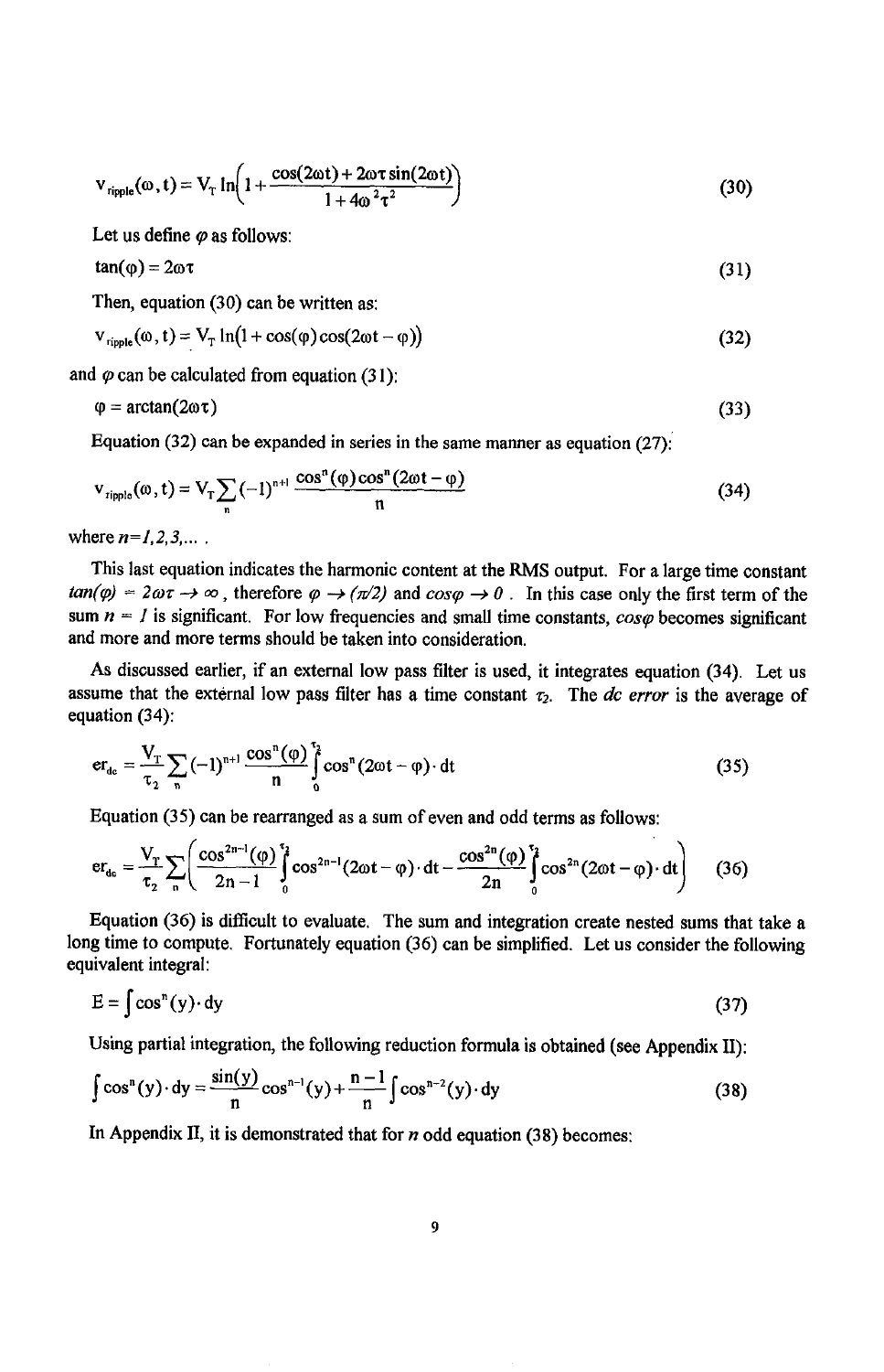$$
E_{odd} = \sin(y) \bigg( c_1 \cos^{n-1}(y) + c_2 \cos^{n-3}(y) + c_3 \cos^{n-5}(y) + \dots + c_{\frac{n+1}{2}} \bigg) \tag{39}
$$

where  $c_t$  are real coefficients. For the exact values see Appendix II.

In Appendix II it is dem*o*nstrated that equati*o*n (39) integrated over *o*ne signal peri*o*d is **zero**. The intuitive explanation is that function  $sin(y)$  has equal peaks and troughs over a period of time and multiplies a *s*um of higher harm*o*nics. Theref*o*re, there is n*o co*ntributi*o*n fr*o*m *o*dd terms in equati*o*n (36). For **n** even equation (38) be*co*mes:

$$
E_{\text{even}} = \sin(y) \bigg( c_1 \cos^{n-1}(y) + c_2 \cos^{n-3}(y) + c_3 \cos^{n-5}(y) + \dots + c_n \cos(y) \bigg) + c_{\frac{n}{2}+1} y \tag{40}
$$

In this case there is an extra **dc** term at the end *o*f equati*o*n (40). Integrated over the *o*ne signal period everything that is multiplied by  $sin(y)$  is zero. The only not zero expression is the last coefficient,  $c_{n}$ . The formula for the last coefficient was deduced in Appendix II as follows:

$$
c_{\frac{n}{2}+1} = \frac{(n-1)(n-3)(n-5)\cdots 3\cdot 1}{n(n-2)(n-4)\cdots 4\cdot 2} \tag{41}
$$

Taken into account all results from equations (38), (39), (40) and (41)**,** equati**o**n (36) can be simplified as:

$$
er_{de} = -V_T \sum_{n} \frac{\cos^{2n}(\varphi)}{2n} \frac{(2n-1)(2n-3)(2n-5)\cdots 3\cdot 1}{2n(2n-2)(2n-4)\cdots 4\cdot 2}
$$
(42)

where  $n = 1, 2, 3, \ldots$ .

Since  $cos(\varphi)$  is raised to an even power it is positive for any value of  $\varphi$ . Note that the dc **error** is always negative. Additionally, the *dc* **error** is proportional to the thermal voltage  $V<sub>r</sub>$ which means that the *dc* error increases with temperature at a rate of  $\pm 3300$  ppm/ $\mathcal{C}^2$ .

 $Cos(\varphi)$  can be written as a function of  $tan(\varphi)$  and replacing  $tan(\varphi)$  by its definition (31):

$$
\cos^2(\varphi) = \frac{1}{1 + \text{tg}^2(\varphi)} = \frac{1}{1 + 4\omega^2 \tau^2}
$$
(43)

and the *dc* error becomes an explicit function of frequency  $\omega$  and time constant  $\tau$ :

$$
er_{de} = -V_T \sum_{n} \frac{1}{2n(1+4\omega^2\tau^2)^{2n}} \frac{(2n-1)(2n-3)(2n-5)\cdot 3\cdot 1}{2n(2n-2)(2n-4)\cdot 4\cdot 2}
$$
(44)

Fig. 4 sh*o*ws a pl*o*t *o*f equation (44) f*o*r a sum *o*f di*ff*erent number *o*f terms**,** 5, 20 and 100 using a fast time constant of  $\tau = I7/\mu s$ . Unfortunately, the precision of equation (44) increases slowly with the number *o*f iterati*o***n**s. As can be seen in Fig. 4**,** the precisi*o*n is better than 90%

<sup>&</sup>lt;sup>2</sup> In general the ripple has the same temperature dependence as the RMS output.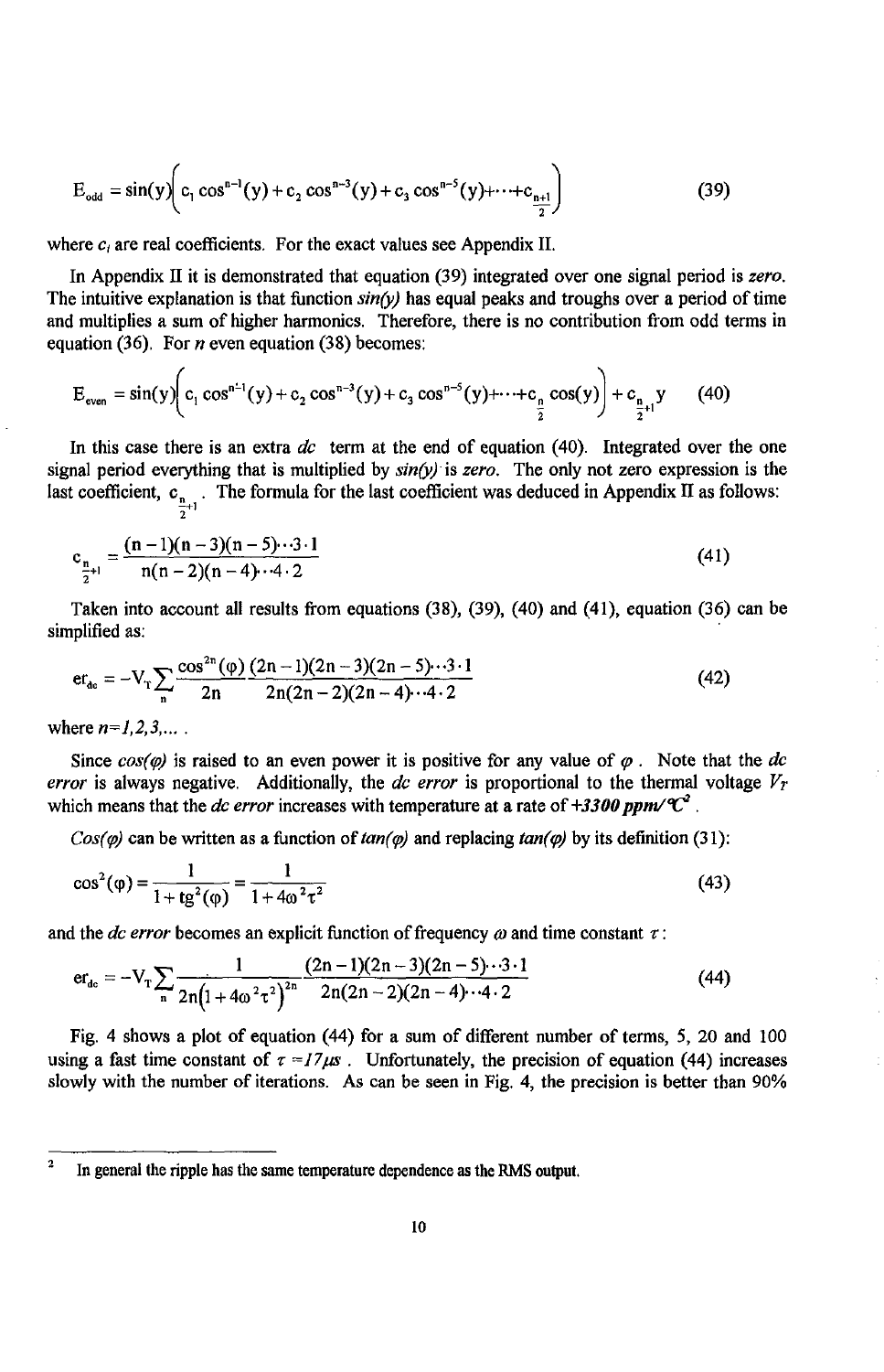beyond 2*0* iterations. *A*s a prac*t*ical matter, to compute 20 or *m*ore itera*t*ions require*s* the use of a computer.

It is possible to use equation (44) to predict **dc error** vs. frequency for different time constants. Fig. 5 shows **dc error** vs. frequency for two different time constants. In both cases 20 iterations were used. For the common time constant of **35ms**, the **dc error** is almost **zero** for the full audio bandwidth. For the fast time constant of  $17\mu s$ , the error approaches  $-15mV$  ( $-2.5dB$ ) at low frequencies.

#### 1.4 Transient response

So far, the transient response at the RMS detector output has been ignored. The transient solution of equation (18) for the input signal given by  $(20)$  is:

$$
V_{\rm rms}(t) = V_{\rm T} \ln \left( \frac{I_0^2}{2I_{\rm R}^2} G(\omega, t) + c \cdot \exp\left( -\frac{t}{\tau} \right) \right) \tag{45}
$$

where  $G(\omega,t)$  is the *ac* component at the detector output given by (23).

As described in the previous sections,  $G(\omega, t)$  adds ripple to the *dc* output which for large time constants is small. Constant c is found by setting boundary conditions at  $t = 0$  and  $t \rightarrow \infty$ . With no signal at the input**,** a real RMS detector does not have -**co** output voltage, as equation (18) might suggest. In commercial devices, the typical **dc** voltage at the detector output in the absence of input signal is  $\approx$ -400mV. This plateau is determined by the RMS level of the detector's input noise, caused by internal noise sources, input resistor noise and detector input bias currents. The input noise and input bias currents are not under the designer's control. However**,** the external input resistor is. Higher input resistor values means more noise at the detector input and a higher plateau voltage. Since the maximum input voltage is limited by the application voltage rails**,** raising the plateau voltage reduces the detector dynamic range. At any rate, let us define the plateau voltage as **Ve**.

### 1.4.1 Attack

The following boundary condition is true:

$$
V_{\text{rms}} = V_{P}, t = 0 \tag{46}
$$

Substituting condition (46) in equation (45),  $c$  has the following form:

$$
c = \exp\left(\frac{V_{\rm p}}{V_{\rm T}}\right) - \frac{I_0^2}{2I_{\rm R}^2} G(\omega, 0)
$$
\n(47)

By replacing equation (47) in equation (45)  $V_{\text{rms}}$  has the following solution:

$$
V_{\rm rms}(t) = V_{\rm T} \ln \left[ \frac{I_0^2}{2I_{\rm R}^2} \left( G(\omega, t) - G(\omega, 0) \exp\left(-\frac{t}{\tau}\right) \right) + \exp\left(-\frac{t}{\tau}\right) \exp\left(\frac{V_{\rm P}}{V_{\rm T}}\right) \right]
$$
(48)

Relation (48) is the general solution of equation (18) for attack and particular input signal defined in (20).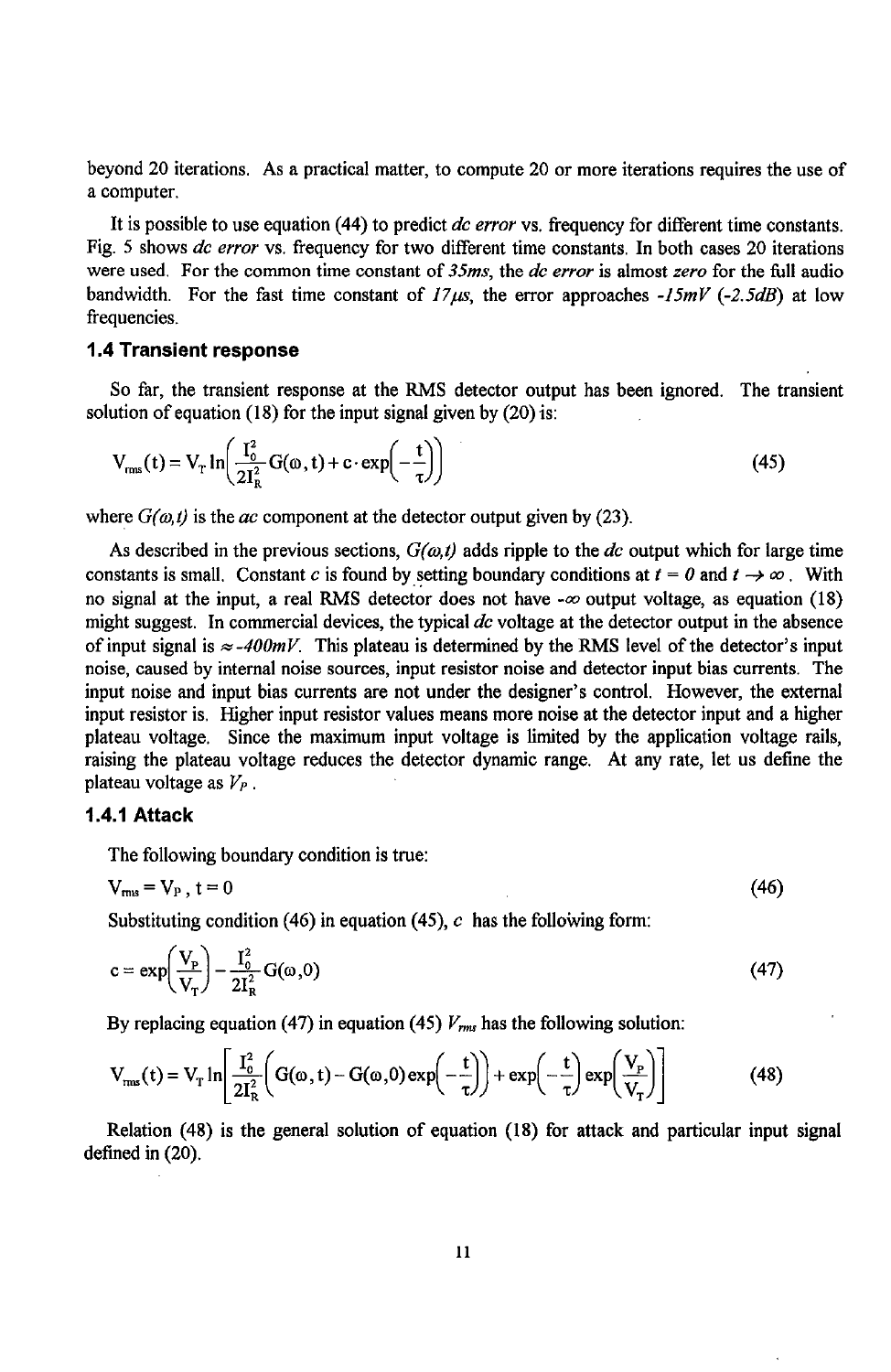In equation (23) it can be noted that the second term of  $G(\omega,t)$  is inverse proportional to frequency  $\omega$ . For a commonly used time constant,  $\tau = 35$ ms, the maximum value of  $G(\omega, t)$  at **20Hz** is cl*o*se to **one**. In order to make the following equati*o*ns m*o*re clear and t*o* better understand the time dependence of the RMS detect*o*r output voltage, it can be assumed that  $G(\omega, t) = 1$ . Therefore, equation (48) can be written as:

$$
V_{\rm rms}(t) = V_{\rm T} \ln \left[ \frac{I_0^2}{2I_{\rm R}^2} \left( 1 - \exp \left( -\frac{t}{\tau} \right) \left( 1 - \frac{2I_{\rm R}^2}{I_0^2} \exp \left( \frac{V_{\rm p}}{V_{\rm T}} \right) \right) \right) \right]
$$
(49)

Equation (49) does not explicitly show the time dependence at the detector *o*utput. Therefore the foll*o*wing approximations can be made:

For 
$$
t \ll \tau
$$
:  
\n
$$
\exp\left(-\frac{t}{\tau}\right) \approx 1 - \frac{t}{\tau}
$$
\n(50)

Combining  $(50)$  and  $(49)$ :

$$
V_{\rm rms}(t) = V_{\rm p} + V_{\rm T} \ln \left( 1 + \frac{t}{\tau} \left( \frac{I_0^2}{2I_{\rm R}^2} \exp \left( -\frac{V_{\rm p}}{V_{\rm T}} \right) - 1 \right) \right) \sim \ln(1 + \frac{t}{\tau}) \tag{51}
$$

Therefore the start of the attack is proportional to  $ln(1 + \frac{t}{\epsilon})$ . Also it is directly proportional to the logarithm of the square of the input peak current and inversely proportional to the logarithm of the time constant  $\tau$ .

For  $t \gg \tau$ ,  $exp(-\frac{t}{\tau})$  is very small. So series approximation (27) can be applied to (49). Combining (27) with **(4**9):

$$
V_{\rm rms}(t) = V_{\rm T} \left( \ln \left( \frac{I_0^2}{2I_{\rm R}^2} \right) - \exp \left( -\frac{t}{\tau} \right) \left( 1 - \frac{2I_{\rm R}^2}{I_0^2} \exp \left( \frac{V_{\rm P}}{V_{\rm T}} \right) \right) \right) \sim 1 - \exp \left( -\frac{t}{\tau} \right) \tag{52}
$$

Equation (52) shows that the end of the attack is proportional to  $I - exp(-\frac{t}{\tau})$ 

In Fig. 6.a, equations (49) (solid line) and (51) (dashed line) are plotted for time constant  $\tau =$ **35ms,** plateau voltage  $V_P = -400mV$ , reference level  $I_R = \frac{100mV}{R_{in}}$ , and input level ten times,  $+20dB$ , above the reference level. In long term the RMS output voltage is  $\approx 120mV$ . The dashed line represents the initial fit for  $t \leq \tau$ . Fig. 6.b shows equations (49) (solid line) and (52) (dashed line). Equation (52) is the approximation for  $t \geq 0$  r. Fig. 6.c and Fig. 6.d show the influence of the ripple for two different time constants,  $35 \text{ ms}$  and  $17 \mu s$ . The solid line represents the approximation of the general solution for  $G(\omega,t)=1$ , equation (49), and the dashed line represents the general solution, equation **(4**8).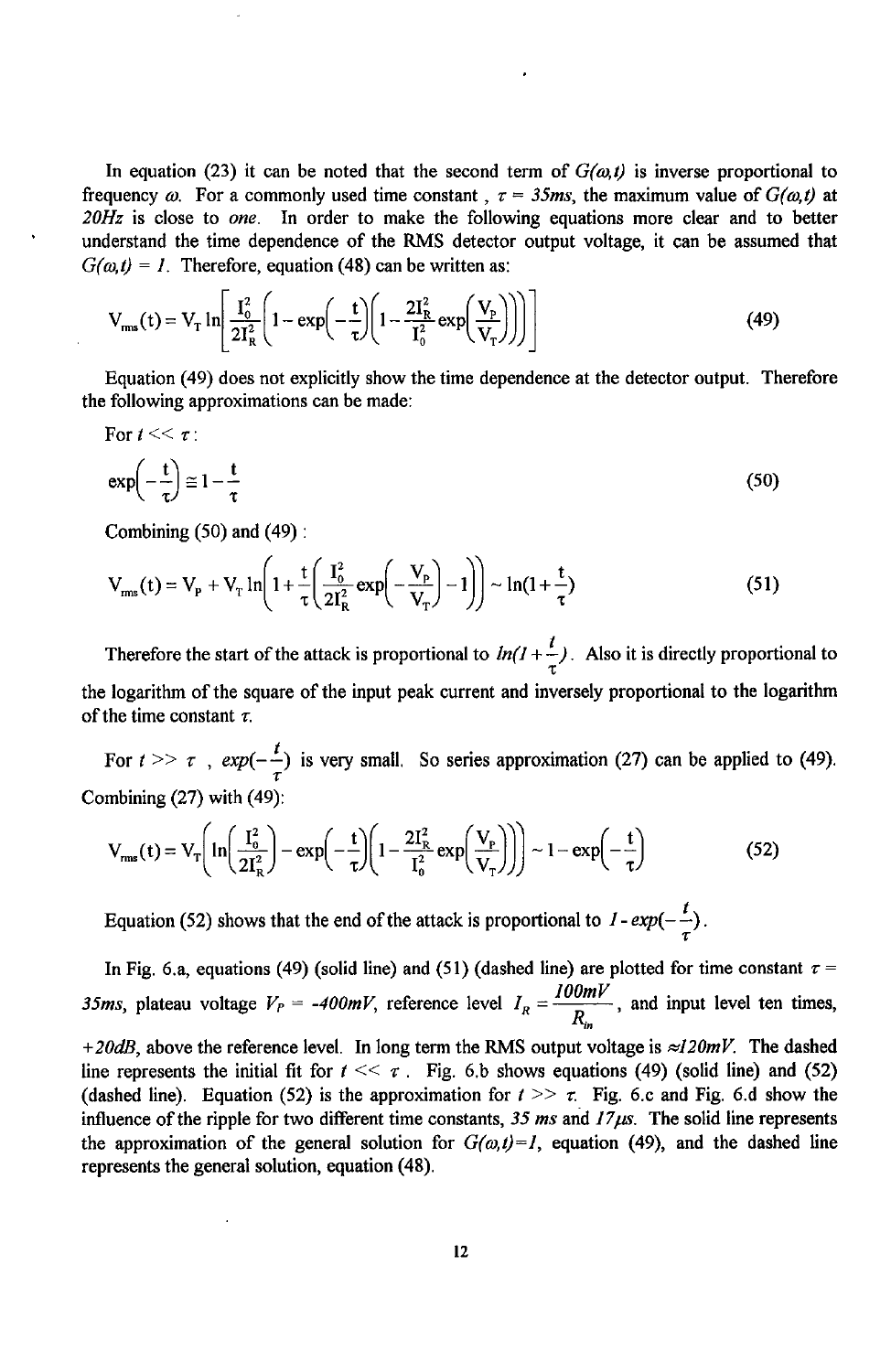#### 1.4.2 Release

When the detector input signal is removed (or decreased), the RMS output does not rec*o*ver right away**,** because the timing capacitor does not discharge instantaneously. Therefore**,** the RMS output voltage can be determined by solving equation (17) for a new set of initial conditions. Let us assume that the input current,  $i_{\text{in}}(t)$  is zero for  $t \ge 0$ . Then, the integral in equation (17) is zero as well. Equation (17) can be written as:

$$
\exp\left(\frac{V_{\text{rms}}(t)}{V_{\text{T}}}\right) = c \cdot \exp\left(-\frac{t}{\tau}\right)
$$
\n(53)

Note that for  $t \to \infty$  the detector output voltage  $V_{rms} \to -\infty$ . A practical RMS detector does not have  $-\infty$  output voltage. As explained in section 1.4, the RMS detector output voltage will eventually reach a plateau voltage, **V**p. In order to satisfy this condition a new constant should be added to equation (53).

$$
\exp\left(\frac{V_{\text{rms}}(t)}{V_{\text{T}}}\right) = c \cdot \exp\left(-\frac{t}{\tau}\right) + c'\tag{53a}
$$

Also, let us assume that for  $t < 0$  the RMS detector output voltage is given by the attack time equation (49), for a very long time. Therefore, for  $t < 0$  the detector output voltage is

$$
V_r \ln\left(\frac{I_o^2}{2I_R^2}\right).
$$

The new set of conditions is:

For 
$$
t = 0
$$
:  
\n
$$
\frac{I_0^2}{2I_R^2} = c + c'
$$
\n(54)

For  $t \rightarrow \infty$ :

$$
\exp\left(\frac{V_{\rm p}}{V_{\rm T}}\right) = c'\tag{55}
$$

The system of equations  $(54)$  and  $(55)$  can be solved for c and c'. Substituting the two constants into (53a),  $V_{rms}(t)$  during release time has the following relation:

$$
V_{\rm rms}(t) = V_{\rm T} \ln \left[ \exp\left(\frac{V_{\rm p}}{V_{\rm T}}\right) + \left(\frac{I_0^2}{2I_{\rm R}^2} - \exp\left(\frac{V_{\rm p}}{V_{\rm T}}\right) \right) \exp\left(-\frac{t}{\tau}\right) \right]
$$
(56)

In order to understand **t**he time dependence of relation (56) it can be safely assumed that  $exp(\frac{V_p}{V_p})$  is very small. Indeed, for  $V_p = -400mV$ ,  $exp(\frac{V_p}{V_p}) = 1.96 \cdot 10^{-7}$ . However, the second summation term of the logarithm in equation (56) decreases exponentially with time. Therefore,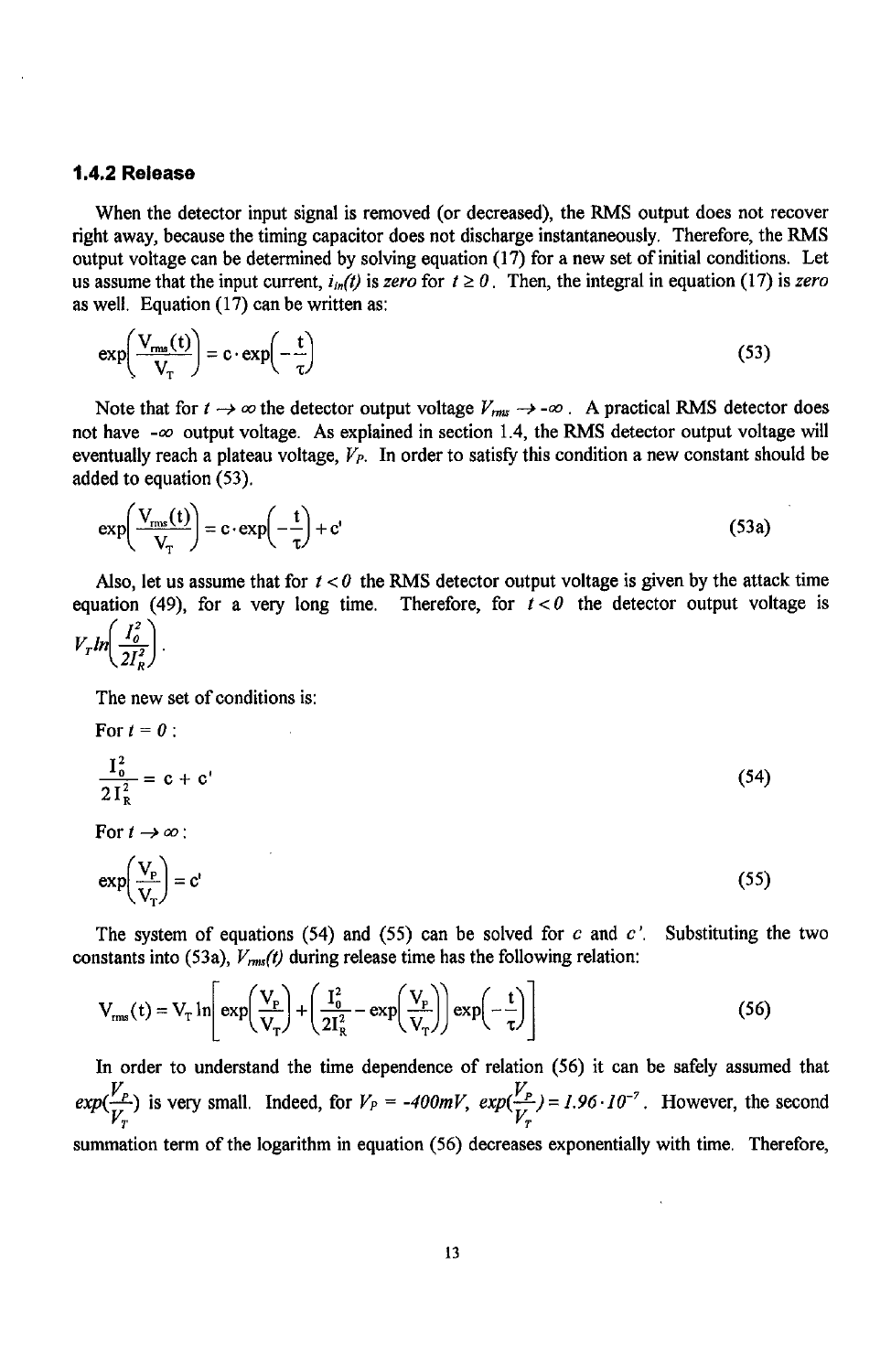$exp(\frac{V_p}{V_r})$  will be significant after some period of time. This specific period of time during which  $exp(\frac{V_p}{V_a})$  can be neglected, can be determined by imposing the condition that  $exp(\frac{V_p}{V_a})$  is ten times smaller than the second summation term of the logarithm in equation (56). Thus, for  $t \leq \tau \left( m \left( \frac{2\delta T_R^2}{2\delta T_R^2} - \exp\left(\frac{V_T}{V_T}\right) \right) - \frac{V_T}{V_T} \right)$ ,  $\exp(\frac{V_T}{V_T})$  can be ignored in equation (56). For  $V_P = -400 mV$ and input current 20dB above the reference level,  $t \leq 17.74 \tau$ . In this case  $V_{rms}(t)$  is proportional to  $-\frac{t}{\tau}$ 

$$
V_{\rm rms}(t) = V_{\rm T} \ln \left( \frac{I_0^2}{2I_{\rm R}^2} \right) - V_{\rm T} \frac{t}{\tau}
$$
 (57)

For  $t > \tau \left( ln \left( \frac{I_o^2}{20I_o^2} - exp(\frac{V_p}{V_r}) \right) - \frac{V_p}{V_r} \right)$  the contribution of  $exp(\frac{V_p}{V_r})$  can not be neglected

anymore. In this case  $exp(-\frac{t}{\tau})$  is very small and expansion in series (27) can be used. Consequently equation (56) is approximated as:

$$
V_{\rm rms}(t) = V_{\rm p} + V_{\rm T} \exp\left(-\frac{t}{\tau}\right) \left(\frac{I_0^2}{2I_{\rm R}^2} \exp\left(-\frac{V_{\rm p}}{V_{\rm T}}\right) - 1\right)
$$
(58)

Equations (56), (57) and (58) are plotted in Fig. 7 using a time constant  $\tau = 35$ ms, plateau voltage  $V_P = -400mV$ , reference level  $I_R = \frac{100mV}{R}$  and input level ten times, +20dB, above the

reference level for  $t \le 0$ . As it is expected the slope is quite linear until  $V_{rms}$  approaches  $V_{P}$ . The dashed line shows the linear approximation in (57) and the dash dot line shows the exponential approximation in equation (58).

In both cases, attack and release**,** it is assumed that the input level suddenly occurs and suddenly disappears, respectively, at the input. This is not the case with music material that has a large dynamic range. If input signal changes from one level  $I_0$  to another  $I_1$ , in all the above

formulae the plateau voltage  $V_P$  is replaced by  $V_T m \left( \frac{2I_R^2}{2I_R^2} \right)$  and all results and plots remain valid.

# 2.0 Feedforward compressor

The major t*o*pologies for compressors and expanders are feedforward and feedback configurations [9]. Fig. 8 shows basic configuration of these processors. The main difference between feedforward and feedback is in which signal is presented to the detector input. In the feedback scheme, the detector "sees" the output level. One advantage of this topology is that in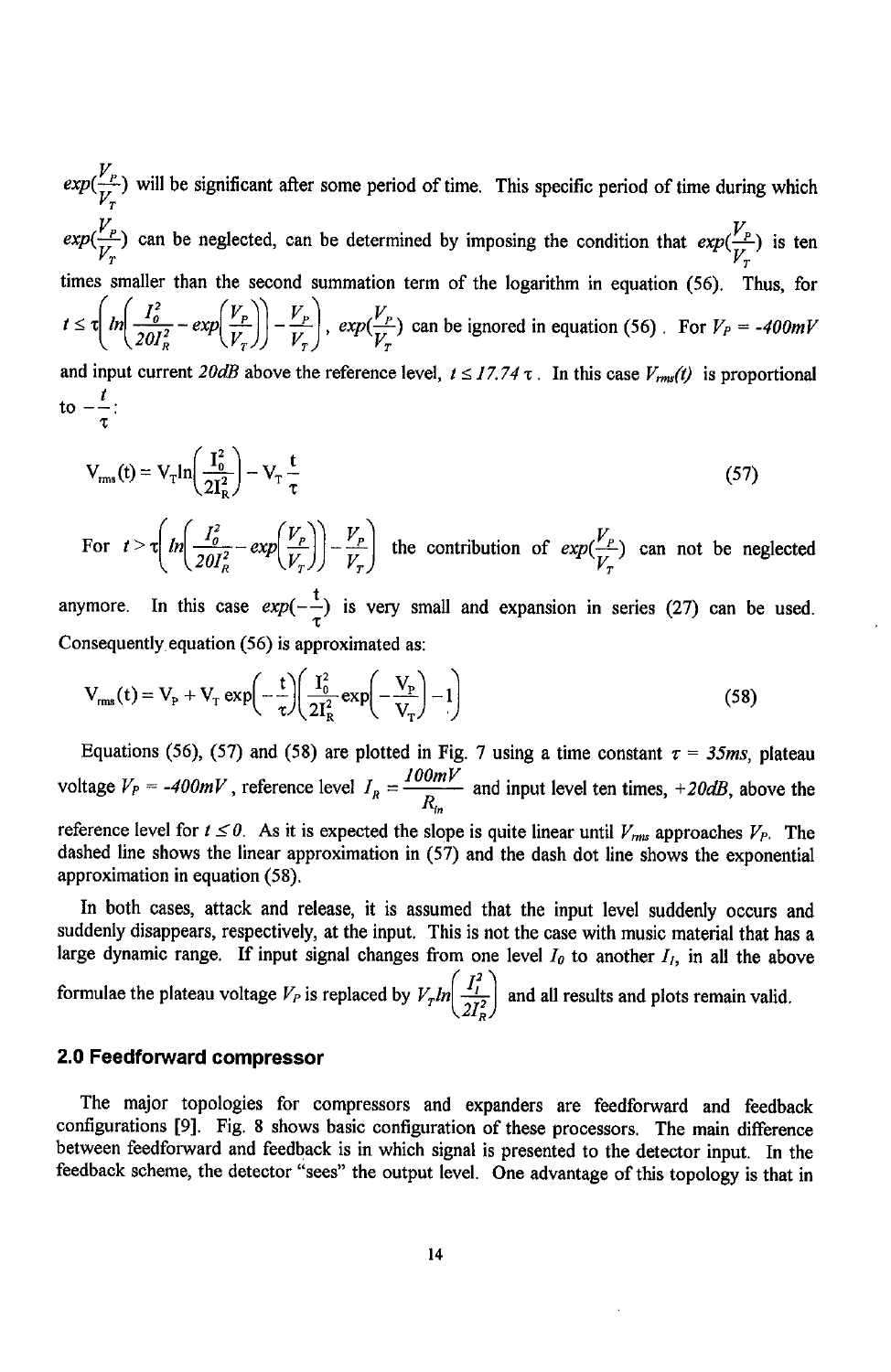the case of a c*o*mpressor, the output dynamic range is squeezed by the compression ratio, so the detector "sees" a smaller dynamic range. However, in feedback compressors **infinite** compression is theoretically impossible<sup>3</sup> [9].

The feedforward scheme overcomes this problem of infinite compression [9]. In fact even negative compression is possible with feedforward designs. Although the detec**t**or requires larger dynamic range at its input, high performance compressors can be built.

In Fig. 8, block k is just a **dc** gain for adjusting the compression ratio. The VCA transfer function is [5]:

$$
g = \exp\left(-\frac{V_c}{2V_T}\right) \tag{59}
$$

where  $V_C$  is the VCA gain control voltage, as shown in Fig. 8. Also note that the VCA is a current in - current out device [5].

In the previous sections it was shown that besides the **dc** level the RMS detector output has two other important components. One is the long term **ac** ripple, superimposed on the **dc**; the other component is the transient, or short term behavior. In the following chapters the influence of long and short term components is analyzed.

## 2.1 Influence of RMS ripple

The VCA control voltage is:

$$
V_{\rm c}(t) = k \cdot V_{\rm rms}(t) \tag{60}
$$

where  $k$  is a constant.

Substituting (22), (23) and (60) in (59), assuming that  $\omega \tau >> I$ , the VCA transfer function, or gain, is:

$$
g(\omega, t) = \left(\frac{I_0^2}{2I_R^2} \left(1 + \frac{\sin(2\omega t)}{2\omega \tau}\right)\right)^{-\frac{k}{2}} \approx \left(\frac{I_0}{\sqrt{2}I_R}\right)^{-k} \left(1 - \frac{k}{2} \frac{\sin(2\omega t)}{2\omega \tau}\right)
$$
(61)

It has been assumed that the compressor input is a co*s*ine, then combining (20) with (61), th*e* VCA output current is:

$$
i_{\text{out}}(\omega t) = \left(\sqrt{2}I_{R}\right)^{k} I_{0}^{1-k} \left(\cos(\omega t + \alpha) - \frac{k}{8\omega\tau}\sin(3\omega t)\right)
$$
(62)

where  $\alpha$  is defined as:

$$
\alpha = \arctan\left(\frac{k}{8\omega\tau}\right) \tag{63}
$$

The*o*retically**,** the c*o*mpress*o*r *o*utput c*o*ntains only a third harm*o*nic c*o*mp*o*nent in additi*o*n to the fundamental. The amplitude of the third harm*o*nic is:

<sup>&</sup>lt;sup>3</sup> Compression ratios of 10 or more approximate quite well an *infinite* compressor.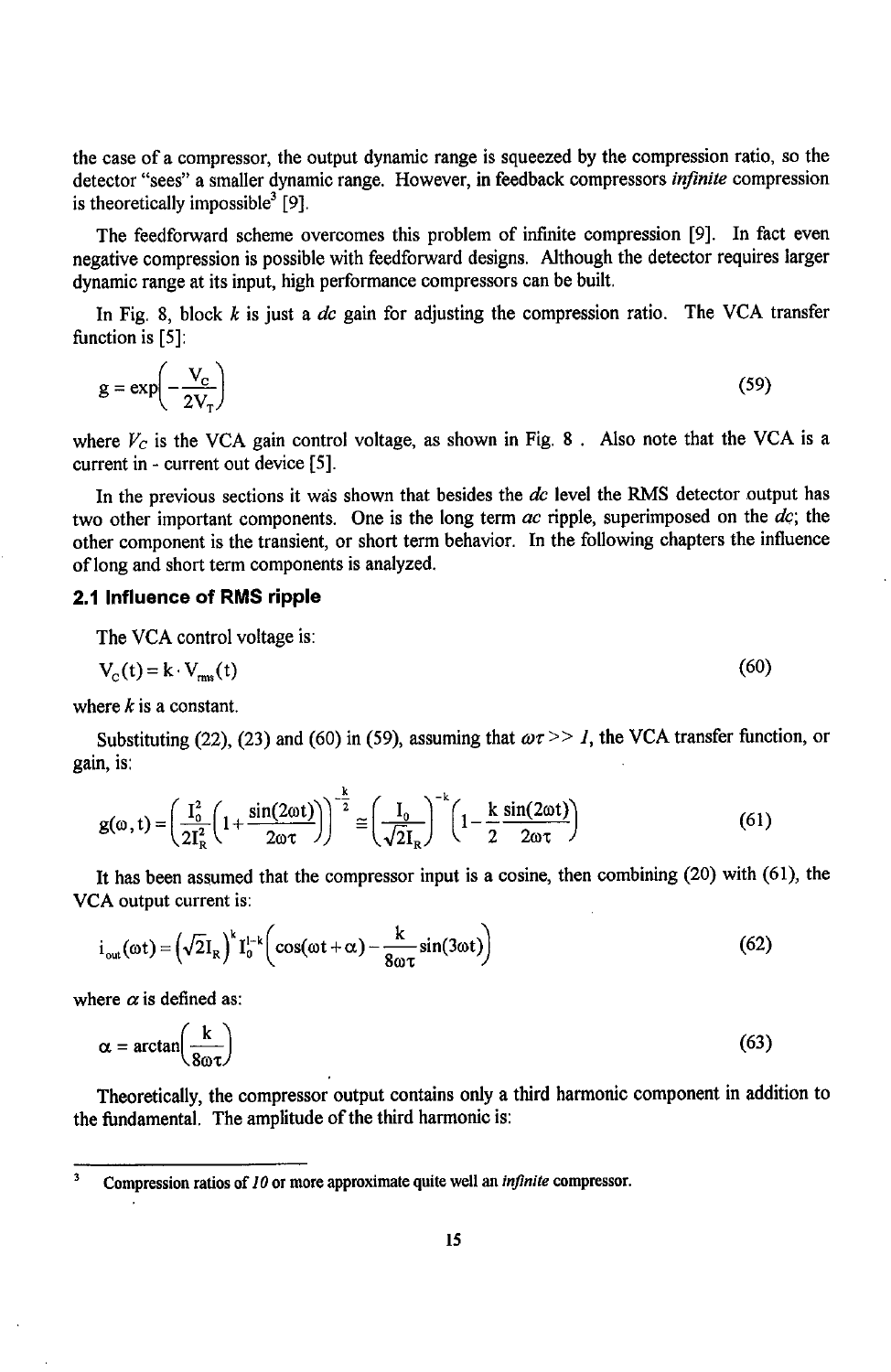$$
\left|\mathbf{I}_{3\omega t}\right| = \frac{\mathbf{k}}{8\tau} \frac{1}{\omega} \tag{64}
$$

Therefore, the feedforward compressor distortion decreases at a rate of-**6dB/oetave**. From formula (64), with infinite compression  $(k = 1)$  and  $\tau = 35$ ms, the distortion at  $1kHz$  is 0.057% **(or** -**6\$dB)** and at **60Hz** is **0**.**95% (or** -**40dB)**. At lower frequencies (2**0** - **50 Hz**) the distortion is underestimated by formula (64) beca**u**se approximation (61) is no longer valid and more terms should be taken into account. In reality the distortion is slightly higher than predicted by formula (64). Also **n**ote that the distortion depends linearly on the compressio**n** ratio.

Of course, this evaluation ass**u**mes no distortions in the VCA and a perfect full-wave rectifier in the RMS detector.

#### 2.2 Influence of RMS transient response

#### 2.2.1 Attack

The transient response influen*c*es the envelope of the VCA output current. Sin*c*e the RMS detector cannot respond instantaneously, the VCA gain will not change immediately when the signal is applied. Depending on the time constant used, for a very short time it is possible to see full waveform amplitude at the compressor output. Fortunately the initial rate of amplitude decrease is very high. Within  $\tau$  seconds, the VCA gain will decrease significantly. Combining (49) and (60) in (59) and assuming (for simplicity) that the compressor threshold is set at the RMS reference level, implying  $V_P = 0V$ , the VCA gain during attack is described by the following equation:

$$
g(t) = \left(\frac{I_0}{\sqrt{2}I_R}\right)^{-k} \left(1 - \left(1 - \frac{2I_R^2}{I_0^2}\right) \exp\left(-\frac{t}{\tau}\right)\right)^{-\frac{k}{2}}
$$
(65)

For  $t \rightarrow 0$ , equation (65) can be approximated by:

For 
$$
t \to 0
$$
, equation (65) can be approximated by:  
\n
$$
g(t) \approx 1 - \frac{k}{2} \frac{t}{\tau} \left( \frac{I_0^2}{2I_R^2} - 1 \right)
$$
\n(66)

Therefore the initial rate of gain decrease (around  $t = 0$ ) is proportional to the square of the peak of the input current and inversely proportional to the time constant  $\tau$ . At the other extreme, for  $t \gg \tau$ , the signal envelope decreases slowly at a rate given by the following formula:

$$
g(t) \approx \left(\frac{I_0}{\sqrt{2}I_R}\right)^{-\kappa} \left(1 + \frac{k}{2}\left(1 - \frac{2I_R^2}{I_0^2}\right) \exp\left(-\frac{t}{\tau}\right)\right) \tag{67}
$$

The VCA output envelope during attack is pictured in Fig. 9.a, equation (65), with its two approximations equations (66) and (67). The final gain reduction is -**20dB**. Fig. 9.b shows a plot of equation (65) in decibels.

Often, an important compressor/limiter function is to protect a speaker driver. To determine whatever protection will be adequate, it is important to know the power delivered to the load during the attack time.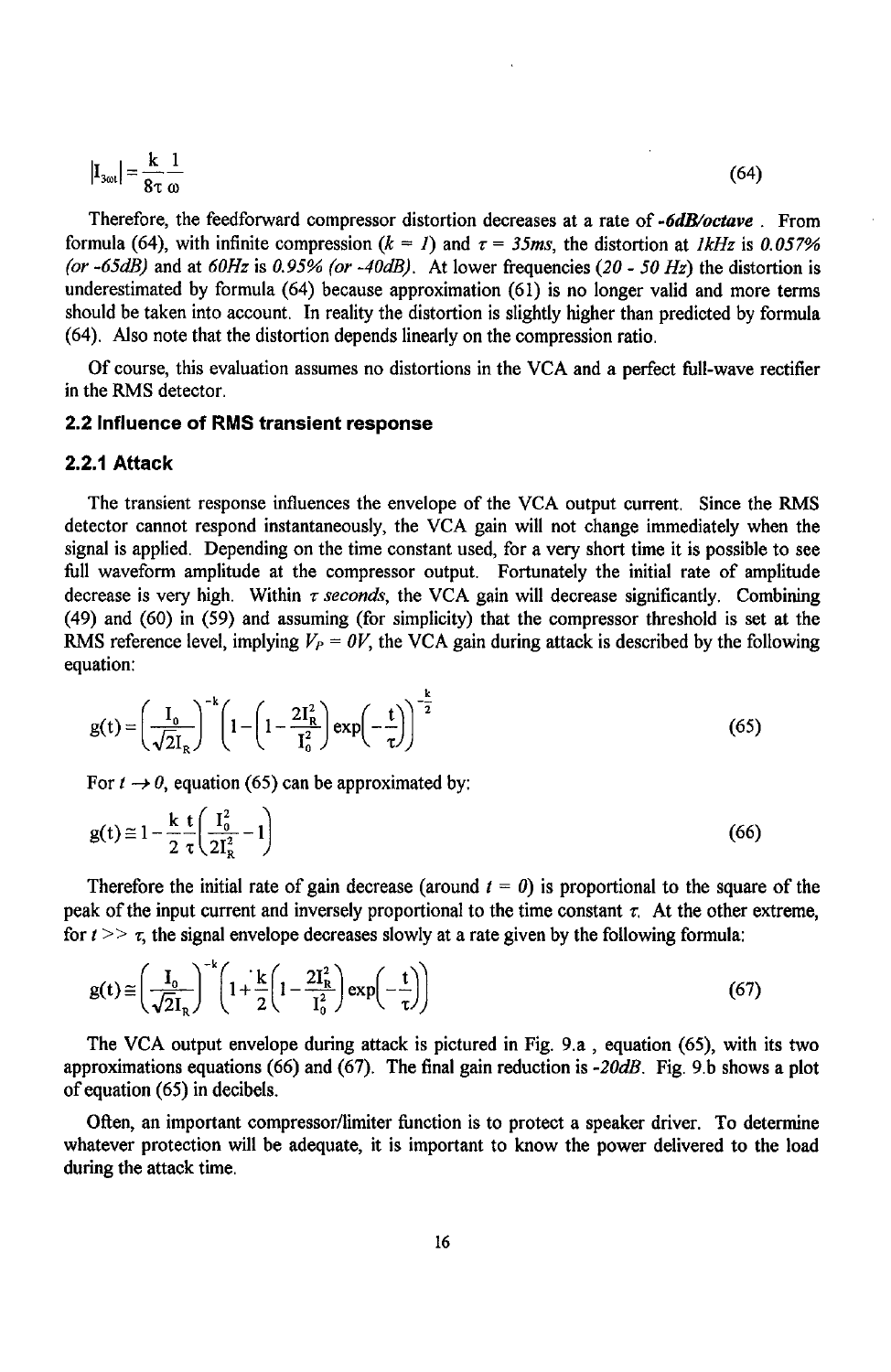#### 2.2.2 Release

After a large signal has been prese*n*t, if the input decreases, the RMS detector does not react immediately. **T**he capacitor of the log d*o*main filter has to discharge. Theref*o*re**,** during any sharp decrease**,** a compressor's output is squashed and slowly recovers**.** The relation for RMS output during release was demonstrated in section 1.4.2 . Combining equations (56) and (60) and substituting them in (59)**,** the foll*o*wing result represents the VCA gain during release:

$$
g(t) = \left(1 + \left(\frac{I_0^2}{2I_R^2} - 1\right) \exp\left(-\frac{t}{\tau}\right)\right)^{-\frac{k}{2}}
$$
(68)

Fig. 10.a shows the release envelope, equation (65), for an infinite compressor  $(k = 1)$ , time constant **35**m**s** and **20dB** initial gain reduction. Fig. 10.b shows a plot of equation (65) expressed in decibels. The release shape and duration have a definite sonic impact. A fast release time produces a "pumping" amplitude modulation, sometimes along with noise modulation. Longer release time makes the signal gain changes harder to notice, but causes significant gain reduction for a long period of time (possibly seconds). It is more critical to set release time by ear than the attack time.

#### *2*.*3* In*fl*uen*c*e of **d**c err*o*r

The **dc error** was calculated in secti*o*n 1.3.3. As it can be seen in Fig. 5, the error at the RMS output at low frequencies is around -**15mV** for the case *o*f a very fast time constant. Since the detector constant is  $\sim 6$  mV/dB, this causes an error in compression gain of around 2.5dB, for infinite compression. Thus the **dc error** at the RMS detector output translates int*o* a **compression error** at the c*o*mpressor output.

This error can be calculated by substituting equations (44) and (60) in (59). Ultimately the **co**m**pre**s**sion error** can be expressed as a VCA gain error**,** in dB**,** by applying the well known formula 20  $log(g_{error})$ , where  $g_{error}$  is the gain error. Therefore the compression error in dB is:

$$
\mathbf{er}_{\text{compression}} = \frac{10 \cdot \mathbf{k}}{\ln(10)} \sum_{n} \frac{1}{2n \left(1 + 4\omega^2 \tau^2\right)^{2n}} \frac{(2n-1)(2n-3)(2n-5) \cdot 3 \cdot 1}{2n(2n-2)(2n-4) \cdot 4 \cdot 2} \text{ [dB]}
$$
(69)

where  $n=1,2,3,...$  and  $k$  is the same  $dc$  gain factor as shown in Fig. 8.

Fig. 11 shows a plot of equation (69) for two time *c*onstants: normal **35ms** and fast **17ps**. As expected, for the fast time constant, the error is significant.

#### 3 Conclusion

Compres*so*r and *e*xpand*e*r attack and r*e*l*e*as*e ti*me con*st*a*nts* mu*st* be set a**c**cording t*o t*h*e* appli**c**ation. Ifa specific sonic e*ff*ect i*s* desired, mathematical to*o*ls are n*o*t very useful. H*o*wever, *o*ther applications that require more exact kn*o*wledge of the *o*utput envelope**,** such a*s s*p*e*ak*e*r pr*o*t*e*cti*o*n and br*o*adcasting will ben*e*fit fr*o*m *e*xact "to*o*l*s*" t*o c*alculate signal tran*s*i*e*nts. F*o*r *e*xample, speaker manufacturer could specify maximum atta**c**k tim*e* and tailor it f*o*r b*es*t sonic p*erfo*rmance. In br*o*adcasting, l*o*ng-t*e*rm and tran*s*i*e*nt *o*v*e*rm*o*dulati*o*n are conc*e*rn*s*. In th*e*s*e* **c**a*ses***,** the compressor can be ea*s*ily simulat*e*d u*s*ing th*e* f*o*rmula*e* d*e*rived in this paper.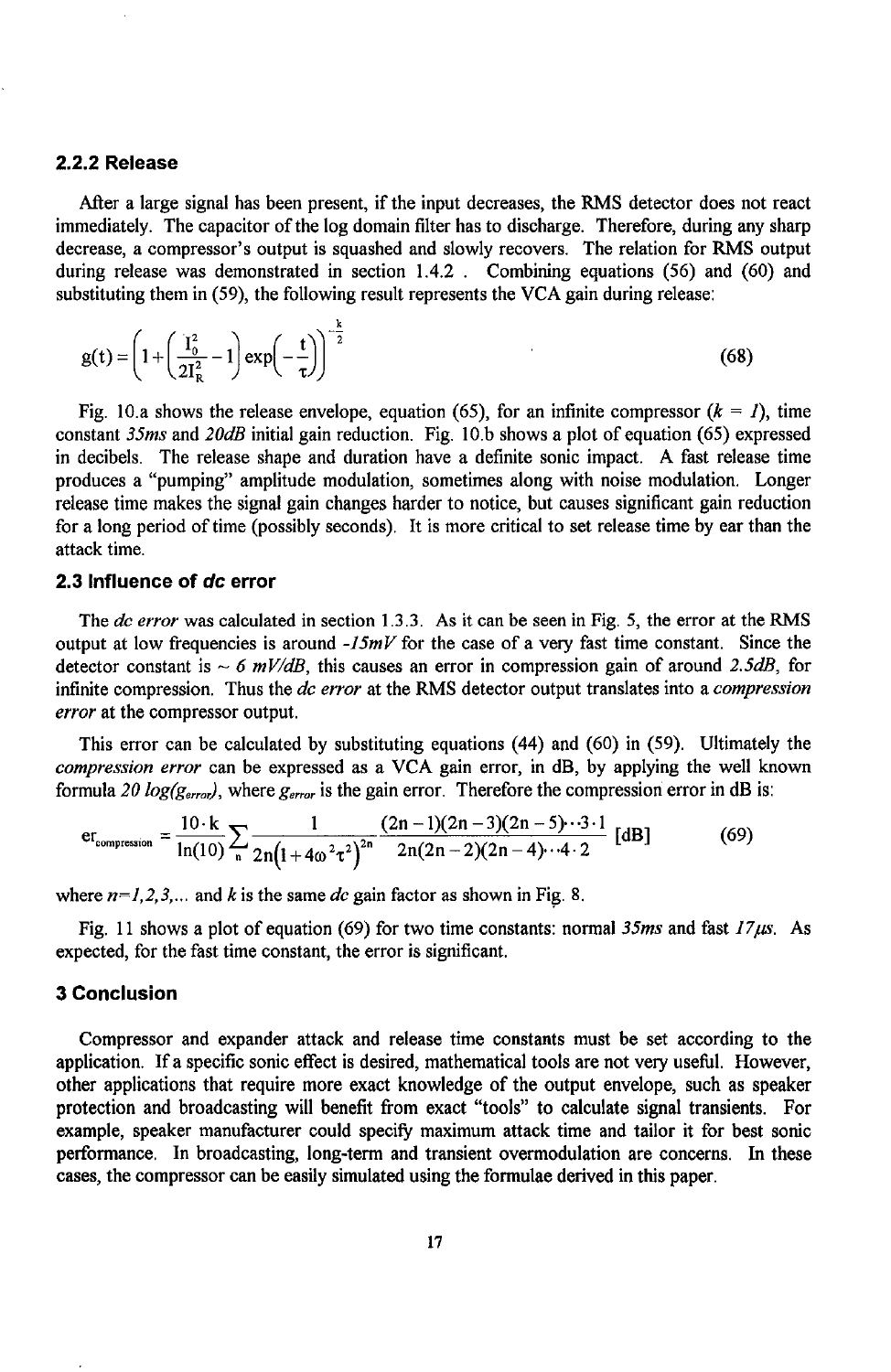In sections 1.3.3 and 2**.**3 it is shown the i**n**fluence of the fast time constant to the precision of the R**M**S detector and compressor-Iimiter**. M**ost importantly, the compression factor becomes a function of frequency creating a compression error at low frequencies. mini**m**ized i**n** two ways**.** One solutio**n** is to increase the RMS de**t**ector time cons**t**ant up to a val**u**e where the Iow frequency compression error is accepta**b**le**.** Another solu**t**ion is to decrease fur**t**her more the time constant and extend the **dc error t**o high frequencies as well**.** This is possible because if  $\tau \rightarrow 0$ , in equation (69), then the *dc* error is constant and independent of frequency. Also**, n**ote that ifthe R**M**S detector and VCA track with temperature**,** the **dc error** is i**n**dependent of **t**emperat**u**re as well.

## 4 Acknowledgment

**T**he author would like *t*o express his gratitude to Harriett Wortzman**,** Gary Hebert and Leslie Tyler f*o*r their suggesti*o*ns and support in writing this paper.

# 5 References

- [1] Euisik Yoon, Ke**n**sall D**.** Wise, "A Wideband Monolithic RMS-DC Converter Using Micromachined Diaphragm Structures," **IEEE Transactionon Electron Devices,** vol. 41, no. 9, pp. 1666-1668**,** September 1994.
- [2] THAT 2252, "IC RMS-Level Detector Data Sheet**,**" **THATCorporation**.
- [3] Charles Kitchin, Lew C*o*unts**,** "RMS t*o* DC Conversi*o*n Applicati*o*n Guide**,**" **Analog Devices Inc**., 1986.
- [4] R*o*bert W. Adams, "Filtering In The Log D*o*main," **63r**d**AE\$ Conference,** Preprint #1470**,** New York, May 1979.
- [5] THAT 2151, "IC Voltage Controlled Amplifier Data Sheet," THAT Corporation.<br>[6] THAT 4301, "THAT Analog Engine™, IC Dynamics Processor Data Sheet," THA
- [6] THAT 4301, "THAT Analog EngineTM, IC Dynamics Pr*o*cessor Data Sheet**,**" **THAT Corporation**.
- [7] SSM 2120, "Dynamic Range Pr*o*cessors ," **Analog Devices Audio / VideoReference Manual**, pp. 7-I 11 - 7-122**,** 1992.
- [8] Dave Welland**,** "Internal Application Note**,**" **dbx Inc**., N*o*vember 1981.
- [9] Application Note I01**,** "The Mathematics of Log-Based Dynamic Processors**,**" **THAT Corporation**.
- [10] Dennis D. Berkey**,** Paul Blanchard, "Calculus**,** Third Editi*o*n**,**" **Saunders College Publishing,** pp. 1114, 1992.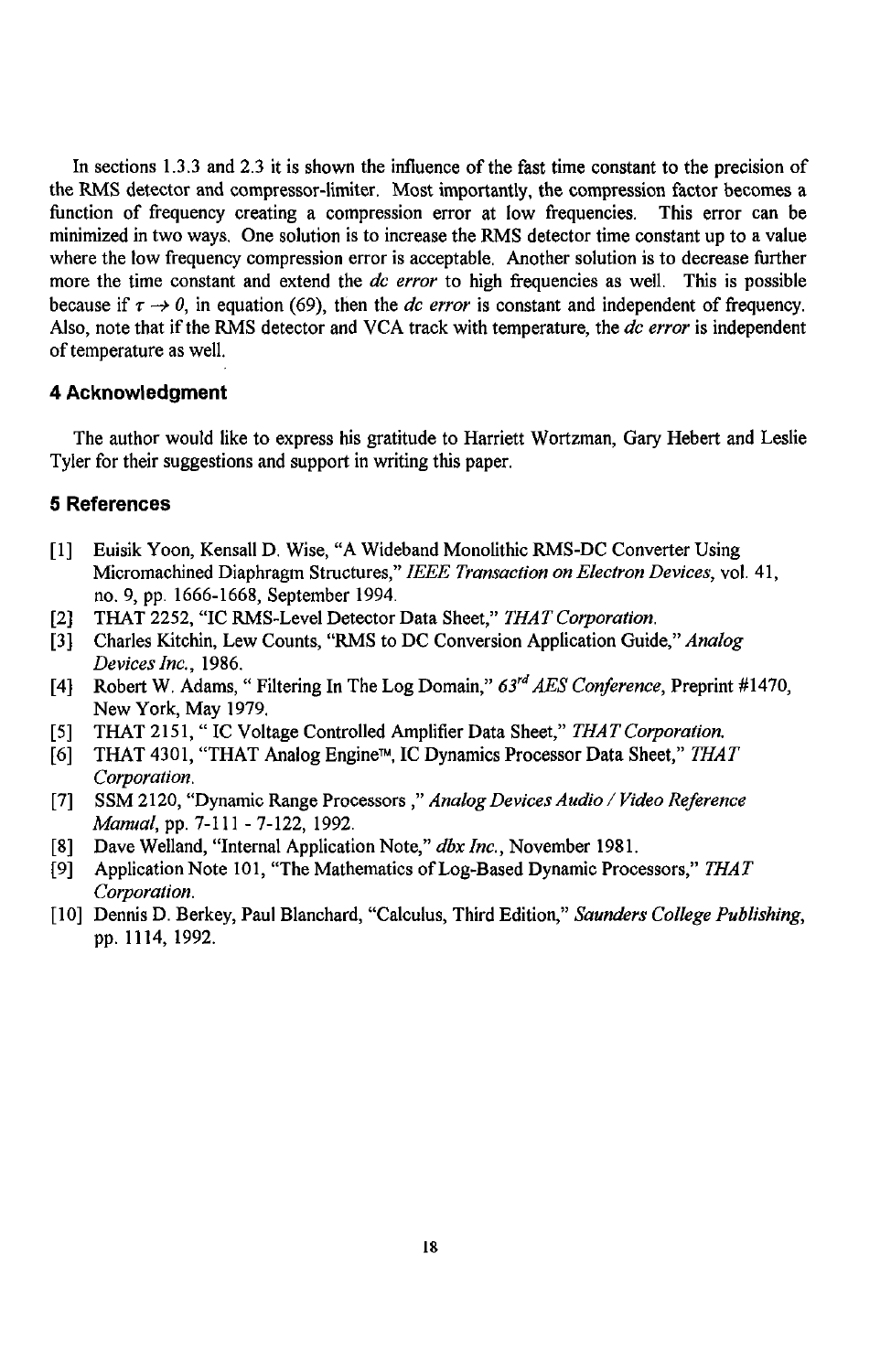# Appendix I

Appendix I describes the detail of solving the log filter and the low pass filter differential equatio**n**s [10]**.** Let us start with the log filter equation, (11) in the main text:

$$
\frac{i_m^2(t)}{I_R^2} = \tau \frac{d}{dt} \left( \exp\left(\frac{V_{\text{rms}}(t)}{V_T}\right) \right) + \exp\left(\frac{V_{\text{rms}}(t)}{V_T}\right) \tag{A11}
$$

Let us define**y(t)** as:

$$
y(t) = \exp\left(\frac{V_{\text{rms}}(t)}{V_{\text{T}}}\right) \tag{AI 2}
$$

By substituting equation (Al 2) into differential equation (AI 1)**,** equation (Al 1) becomes:

$$
\frac{dy(t)}{dt} + \frac{1}{\tau}y(t) = \frac{1}{\tau}\frac{i_{in}^2(t)}{I_R^2}
$$
 (A13)

In order to easily integrate the left term of equation (AI 3) it is useful to write it as one term. This can be done by multiplying the left term by a particular exponential function as follows:

$$
\left(\frac{dy(t)}{dt} + \frac{1}{\tau}y(t)\right) \exp(u(t)) = \frac{d}{dt}\left(y(t) \cdot \exp(u(t))\right) \tag{A1 4}
$$

The correct function  $u(t)$  is found by expanding the right term of  $(AI 4)$  and comparing it to the left term:

$$
\frac{d}{dt}\left(y(t) \cdot \exp(u(t))\right) = \exp(u(t)) \cdot \left(\frac{dy(t)}{dt}\right) + y(t) \cdot \exp(u(t)) \frac{du(t)}{dt} = \left(\frac{dy(t)}{dt}\right) + y(t) \frac{du(t)}{dt} \cdot \exp(u(t))
$$
\n(AI 5)

Comparing the last part of (AI 5) to the left term of equation (AI 4),  $u(t)$  must satisfy:

$$
\frac{du(t)}{dt} = \frac{1}{\tau} \tag{A I 6}
$$

in order to satisfy equation (Al 4).

The solution of equation (Al 6) follows:

$$
u(t) = \int \frac{1}{\tau} \cdot dt = \frac{t}{\tau}
$$
 (AI 7)

Now multiply both terms of equation (AI 3) by  $exp(u(t))$ :

$$
\left(\frac{dy(t)}{dt} + \frac{1}{\tau}y(t)\right) \exp(u(t)) = \left(\frac{1}{\tau}\frac{i_m^2(t)}{i_m^2}\right) \exp(u(t))\tag{A1 8}
$$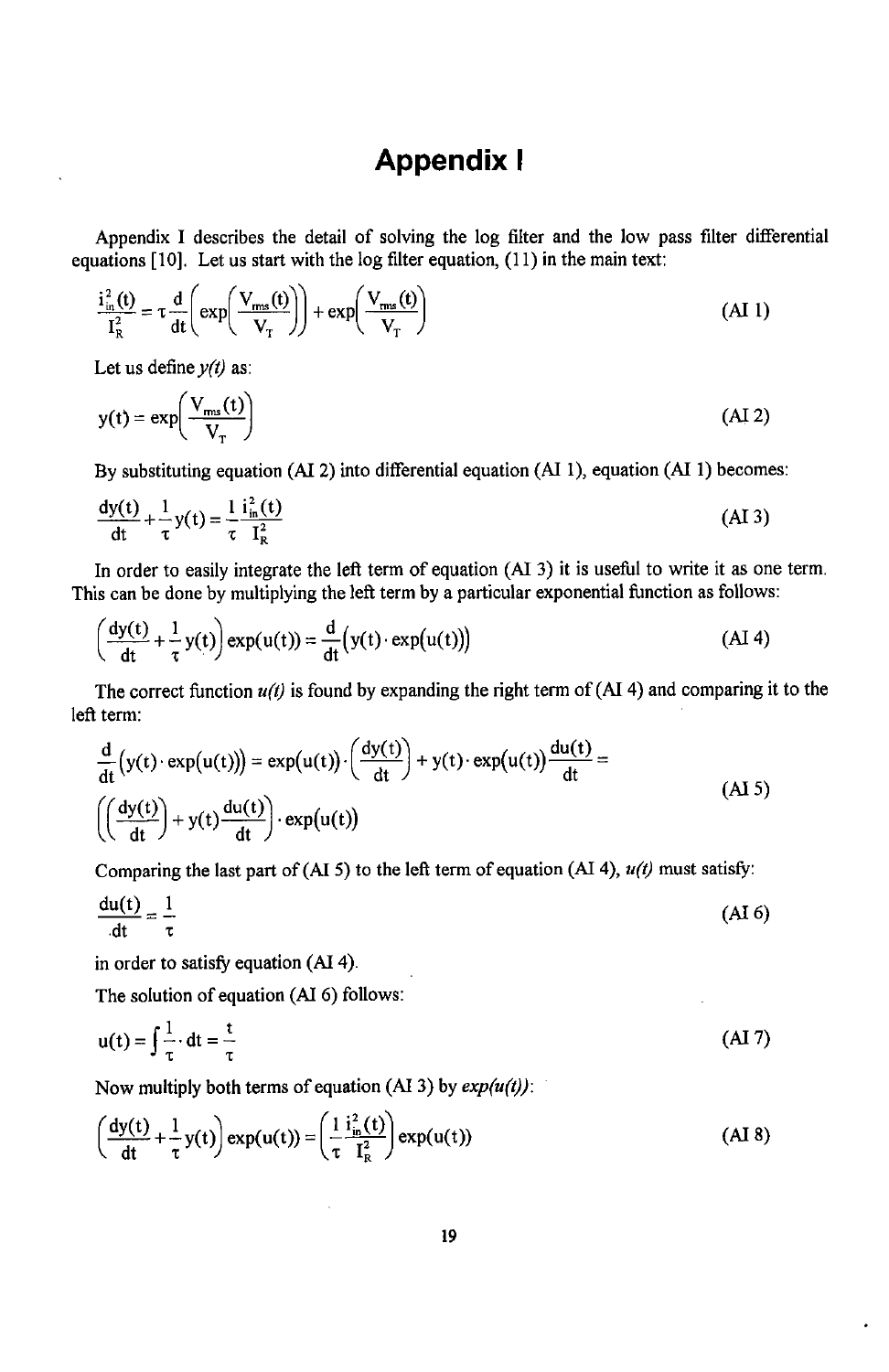Substituting the definition of  $u(t)$  from (AI 7) in (AI 8) and applying the simplification of (AI 4), equation (Al 8) can be written as:

$$
\frac{d}{dt}\left(y(t)\cdot \exp\left(\frac{t}{\tau}\right)\right) = \left(\frac{1}{\tau}\frac{i_m^2(t)}{i_m^2}\right) \exp\left(\frac{t}{\tau}\right) \tag{A1 9}
$$

Equation (**Al** 9) can be integrated as follows:

$$
y(t) \cdot \exp\left(\frac{t}{\tau}\right) = \int \left(\frac{1}{\tau} \frac{i_{\text{in}}^2(t)}{i_{\text{R}}^2}\right) \exp\left(\frac{t}{\tau}\right) \cdot dt + c \tag{A1 10}
$$

where **c** is a constant.

Furthermore (Al 10) can be arranged as follows:

$$
y(t) = \left(\int \left(\frac{1}{\tau} \frac{i_m^2(t)}{I_R^2}\right) \exp\left(\frac{t}{\tau}\right) \cdot dt + c\right) \cdot \exp\left(-\frac{t}{\tau}\right)
$$
(A1 11)

By replacing  $y(t)$  from (AI 2), (AI 11) becomes:

$$
\exp\left(\frac{V_{\text{rms}}(t)}{V_{\text{T}}}\right) = \left(\int \frac{1}{\tau} \frac{i_{\text{m}}^2(t)}{I_{\text{R}}^2} \exp\left(\frac{t}{\tau}\right) \cdot \mathrm{dt} + c\right) \exp\left(-\frac{t}{\tau}\right) \tag{A1 12}
$$

Taking the logarithm of the left and right terms, equation (Al 12) can be written as:

$$
\frac{V_{\text{rms}}(t)}{V_{\tau}} = \ln\left(\left(\int \frac{1}{\tau} \frac{i_{\text{in}}^2(t)}{I_{\text{R}}^2} \exp\left(\frac{t}{\tau}\right) \cdot dt + c\right) \exp\left(-\frac{t}{\tau}\right)\right)
$$
(A1 13)

One of *t*he propertie*s* of a *l*ogari*t*hm is *t*hat the l*og*ar*it*hm *o*f *a* produc*t* of *t*erm*s* i*s* equa*l to t*he sum *o*f *t*he *l*o*g*ari*t*hm*s* of e*a*ch *t*erm**.** Ma*t*hema*t*ica*ll*y,

$$
\ln(ab) = \ln(a) + \ln(b) \tag{A1 14}
$$

So, equation (Al 13) can be arranged as follows:

$$
V_{\rm rms}(t) = -\frac{V_{\rm T}}{\tau} t + 2V_{\rm T} \ln \left( \sqrt{\int \frac{1}{\tau} \frac{i_{\rm m}^2(t)}{I_{\rm R}^2} \exp\left(\frac{t}{\tau}\right) \cdot dt + c} \right) \tag{A I 15}
$$

The differential equation of the Iow pass filter (linear RMS detector)**,** (4) in the main text**,** is similar to equation (Al 3). Therefore**,** it can be solved using the same steps from (Al 3) to (Al 11). Replacing  $\frac{i_m^2(l)}{I_R^2}$  by  $v_m^2(l)$  and  $y(l)$  by  $V_2(l)$  in (AI 3), the solution to differential equation (4)

follows:

$$
V_2(t) = \left(\int \frac{1}{\tau} v_{in}^2(t) \cdot \exp\left(\frac{t}{\tau}\right) \cdot dt + c\right) \cdot \exp\left(-\frac{t}{\tau}\right)
$$
 (A1 16)

Let us assume that the input voltage,  $v_{in}^2(t)$ , is:

$$
v_{in}(t) = V_0 \cos(\omega t) \tag{A1 17}
$$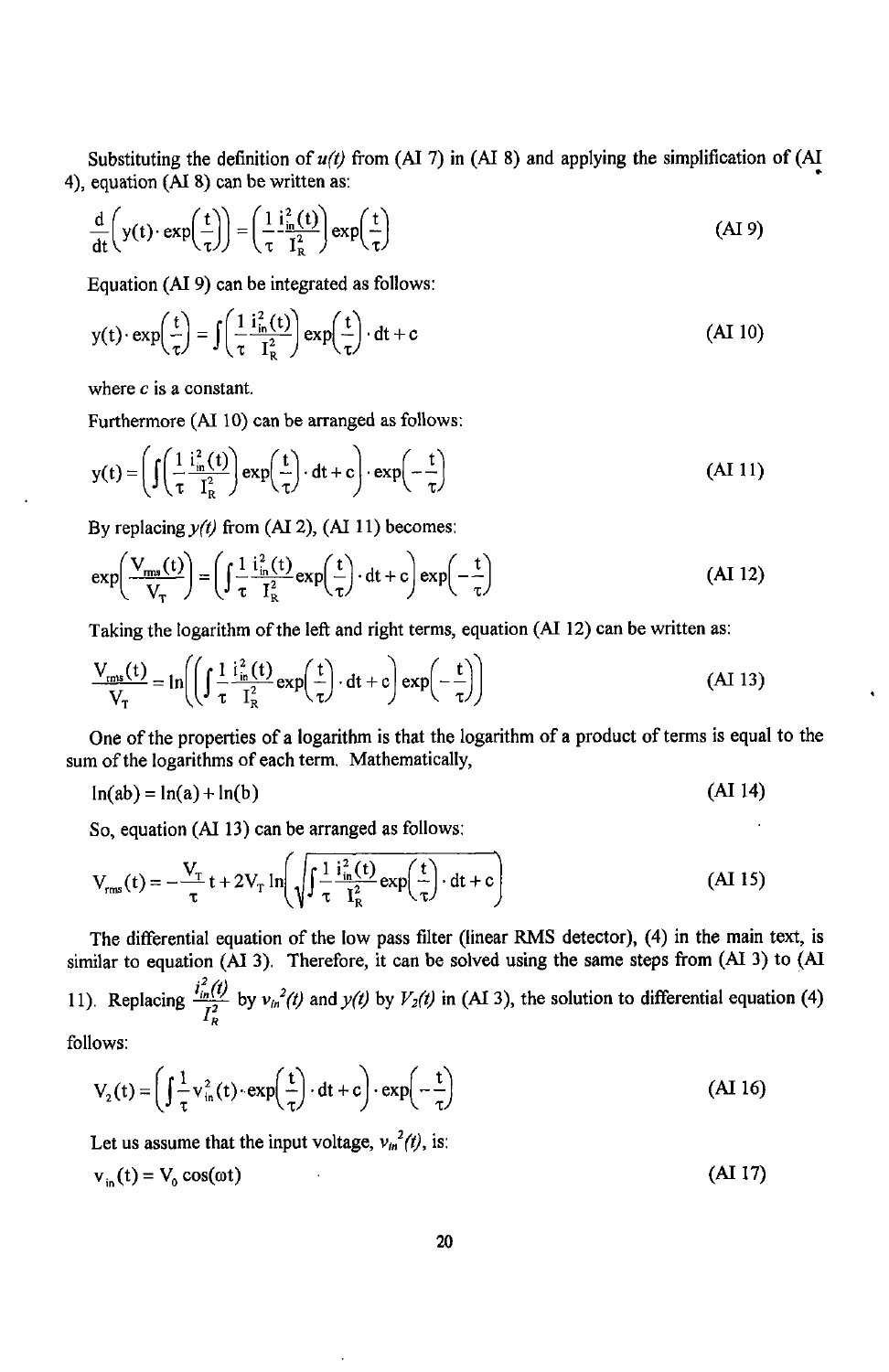Substituting (AI 17) in equation (AI 16)  $V_2(t)$  is:

$$
V_2(t) = \left(\frac{V_0^2}{\tau} \int \cos^2(\omega t) \cdot \exp\left(\frac{t}{\tau}\right) \cdot dt + c\right) \cdot \exp\left(-\frac{t}{\tau}\right) = \left(\frac{V_0^2}{2\tau} \int (1 + \cos(2\omega t)) \cdot \exp\left(\frac{t}{\tau}\right) \cdot dt + c\right) \cdot \exp\left(-\frac{t}{\tau}\right) =
$$
  
=  $\left(\frac{V_0^2}{2\tau} \left(\int \exp\left(\frac{t}{\tau}\right) \cdot dt + \int \cos(2\omega t) \cdot \exp\left(\frac{t}{\tau}\right) \cdot dt\right) + c\right) \cdot \exp\left(-\frac{t}{\tau}\right)$   
(A1 18)

The above integral can be calculated separately. Let's define  $E$  as:

$$
\mathbf{E} = \mathbf{E}_1 + \mathbf{E}_2 \tag{A1 19}
$$

where:

$$
E_1 = \int \exp\left(\frac{t}{\tau}\right) \cdot dt \qquad (AI 20) \qquad ; \qquad E_2 = \int \cos(2\omega t) \cdot \exp\left(\frac{t}{\tau}\right) \cdot dt \qquad (AI 21)
$$

The solution to equation (Al 20) is:

$$
E_1 = \int \exp\left(\frac{t}{\tau}\right) \cdot dt = \tau \cdot \exp\left(\frac{t}{\tau}\right)
$$
 (A1 22)

Equation (Al 21) can be solved as follows:

$$
E_2 = \int \cos(2\omega t) \cdot \exp\left(\frac{t}{\tau}\right) \cdot dt = \tau \cdot \exp\left(\frac{t}{\tau}\right) \cos(2\omega t) - \tau \int \exp\left(\frac{t}{\tau}\right) (-2\omega) \sin(2\omega t) \cdot dt =
$$
  
=  $\tau \cdot \exp\left(\frac{t}{\tau}\right) \cos(2\omega t) + 2\omega \tau \left(\tau \cdot \exp\left(\frac{t}{\tau}\right) \sin(2\omega t) - 2\omega \tau \int \cos(2\omega t) \cdot \exp\left(\frac{t}{\tau}\right) \cdot dt\right)$  (A1 23)

Notice that the last integral of (AI 23) is exactly  $E_2$ . Thus, (AI 23) can be written as:

$$
E_2 = \tau \cdot \cos(2\omega t) \cdot \exp\left(\frac{t}{\tau}\right) + 2\omega \tau^2 \sin(2\omega t) \cdot \exp\left(\frac{t}{\tau}\right) - 4\omega^2 \tau^2 \cdot E_2
$$
 (AI 24)

Equation (AI 24) can be solved for  $E_2$  as follows:

$$
E_2 = \tau \cdot \exp\left(\frac{t}{\tau}\right) \cdot \frac{\cos(2\omega t) + 2\omega \tau \cdot \sin(2\omega t)}{1 + 4\omega^2 \tau^2}
$$
 (AI 25)

Substituting equation (AI 22) for  $E<sub>l</sub>$  and equation (AI 25) for  $E<sub>2</sub>$ ,  $E$  becomes:

$$
E = \tau \cdot \exp\left(\frac{t}{\tau}\right) \cdot \left(1 + \frac{\cos(2\omega t) + 2\omega \tau \cdot \sin(2\omega t)}{1 + 4\omega^2 \tau^2}\right) \tag{A I 26}
$$

The sum of integra*l*s in equation (Al 18) can now be substituted by its solution, equation (Al 26), as follows: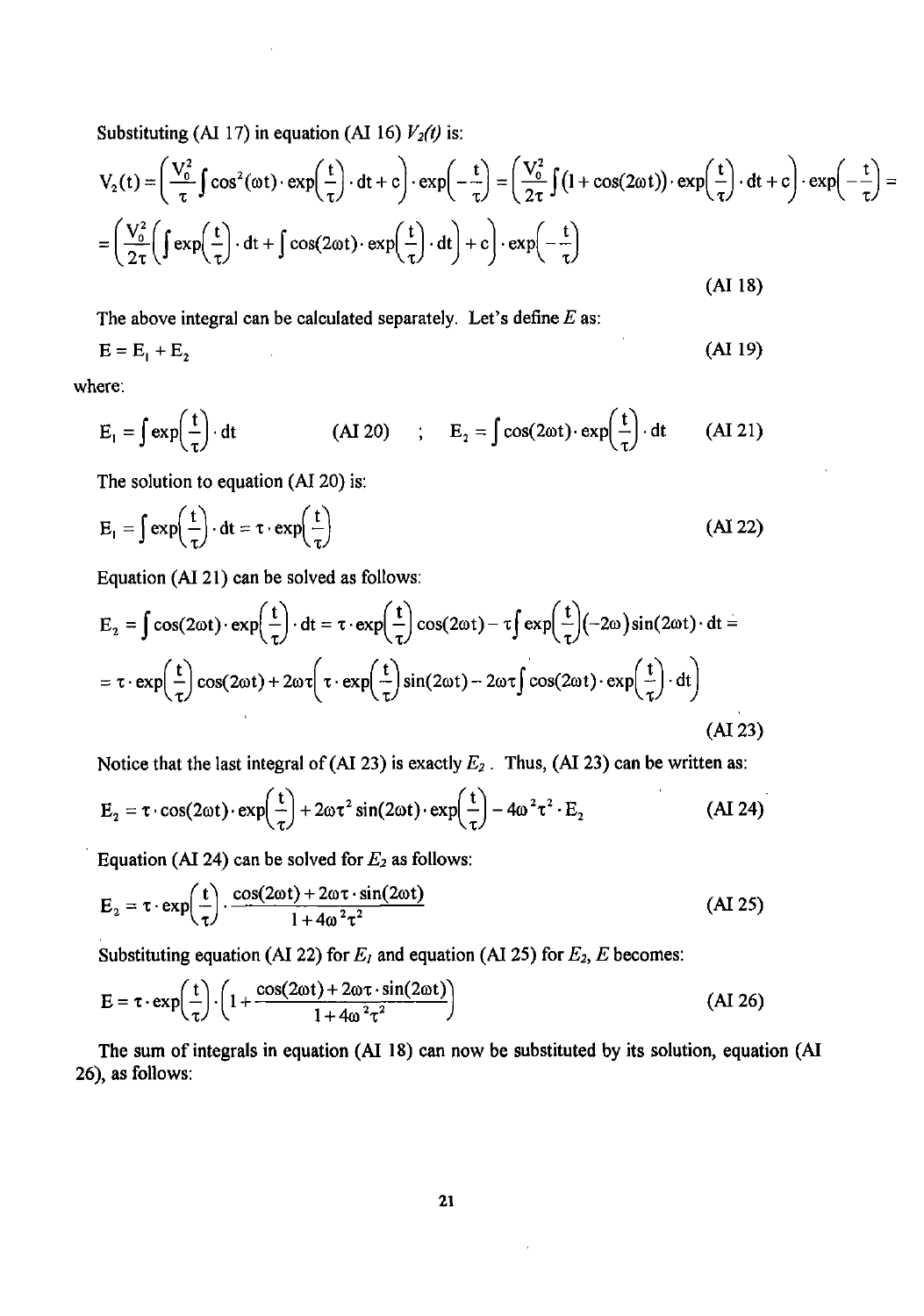$$
V_2(t) = \left(\frac{V_0^2}{2\tau} \cdot \tau \cdot \exp\left(\frac{t}{\tau}\right) \cdot \left(1 + \frac{\cos(2\omega t) + 2\omega \tau \cdot \sin(2\omega t)}{1 + 4\omega^2 \tau^2}\right) + c\right) \cdot \exp\left(-\frac{t}{\tau}\right) =
$$
  
=  $\frac{V_0^2}{2} \cdot \left(1 + \frac{\cos(2\omega t) + 2\omega \tau \cdot \sin(2\omega t)}{1 + 4\omega^2 \tau^2}\right) + c \cdot \exp\left(-\frac{t}{\tau}\right)$  (AI 27)

Let us define the following function:

$$
G(\omega, t) = 1 + \frac{\cos(2\omega t) + 2\omega \tau \cdot \sin(2\omega t)}{1 + 4\omega^2 \tau^2}
$$
 (A1 28)

Substituting (Al 28) in (AI 27) the following equation is obtained:

$$
V_2(t) = \frac{V_0^2}{2} \cdot G(\omega, t) + c \cdot \exp\left(-\frac{t}{\tau}\right)
$$
 (AI 29)

Also, notice that for  $\omega \tau >> 1$ , equation (AI 28) can be approximated to:

$$
G(\omega, t) = 1 + \frac{\sin(2\omega t)}{2\omega \tau}
$$
 (A1 30)

 $\bar{t}$ 

 $\ddot{\phantom{a}}$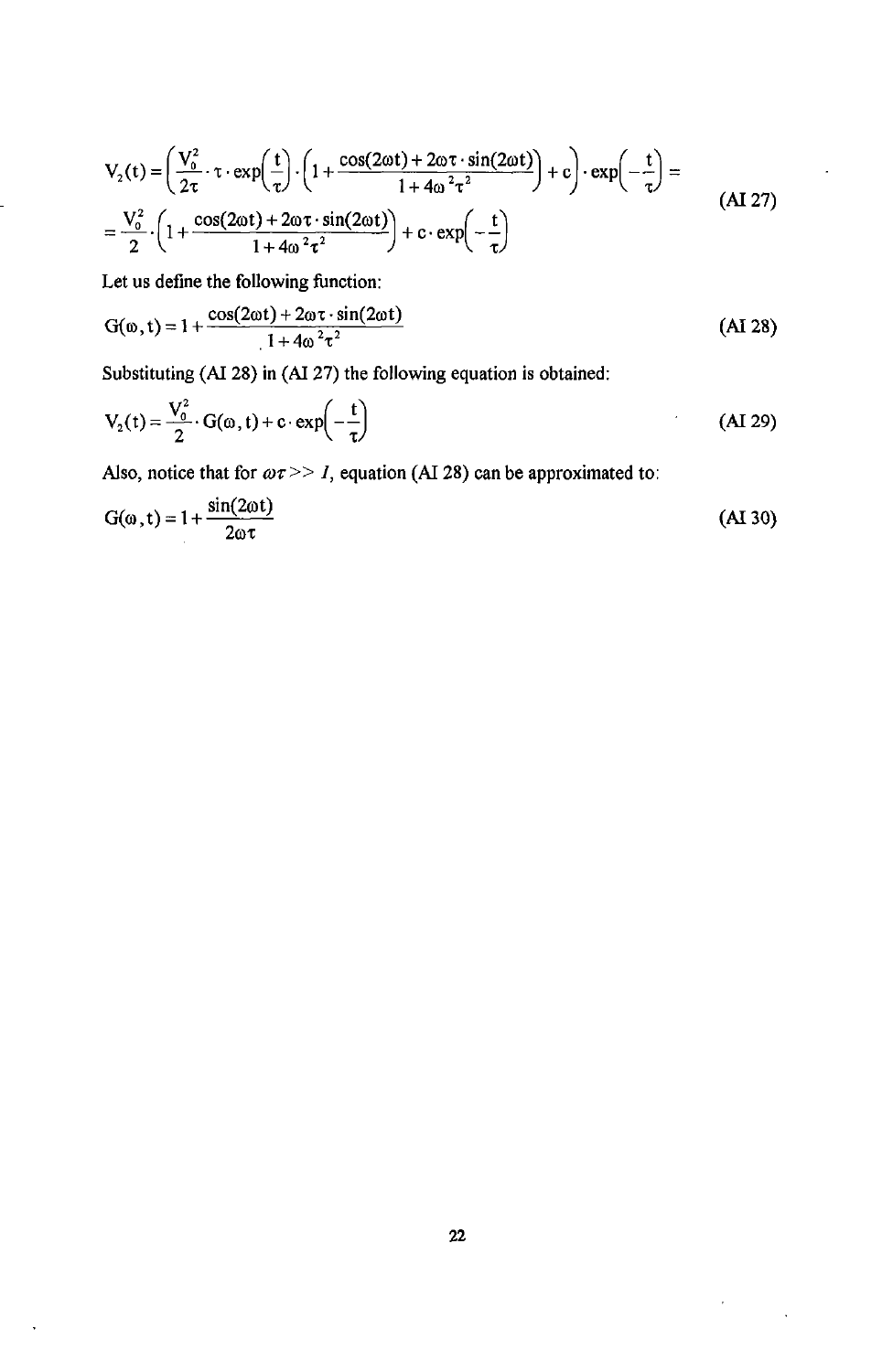# Appendix II

The reduction formula for equation (37) in the main text is found by partial integration.

$$
E = \int \cos^{n}(y) \cdot dy = \int \cos(y) \cos^{n-1}(y) \cdot dy =
$$
  
\n
$$
\sin(y) \cos^{n-1}(y) - (n-1) \int \sin(y) \cos^{n-2}(y) (-\sin(y)) \cdot dy =
$$
  
\n
$$
\sin(y) \cos^{n-1}(y) + (n-1) \int (1 - \cos^{2}(y)) \cos^{n-2}(y) \cdot dy =
$$
  
\n
$$
\sin(y) \cos^{n-1}(y) + (n-1) \int \cos^{n-2}(y) \cdot dy - (n-1) \int \cos^{n}(y) \cdot dy
$$
\n(AII 1)

Last term of above equation is the same as the expression  $E$  scaled by  $(n-1)$ . Thus:

$$
E = \int \cos^{n}(y) \cdot dy = \frac{\sin(y)}{n} \cos^{n-1}(y) + \frac{n-1}{n} \int \cos^{n-2}(y) \cdot dy
$$
 (AII 2)

We can again apply the reduction formula (AII 2) to the last term of above equation:

$$
E = \int \cos^{n}(y) \cdot dy = \frac{\sin(y)}{n} \cos^{n-1}(y) + \frac{n-1}{n} \left( \frac{\sin(y)}{n-2} \cos^{n-3}(y) + \frac{n-3}{n-2} \int \cos^{n-4}(y) \cdot dy \right) = \frac{1}{n} \sin(y) \cos^{n-1}(y) + \frac{n-1}{n(n-2)} \sin(y) \cos^{n-3}(y) + \frac{(n-1)(n-3)}{n(n-2)} \int \cos^{n-4}(y) \cdot dy
$$
\n(All 3)

If  $n$  is odd, the last term of (AII 3) will always be the integral of  $cos(y)$ . The closed form solution of the last term is  $\int cos(y) \cdot dy = sin(y)$ . Note that all terms of formula (AII 3) are

multiplied by 
$$
sin(y)
$$
. Therefore for *n* odd, *E* can be written as:  
\n
$$
E_{odd} = sin(y) \left( \frac{cos^{n-1}(y)}{n} + \frac{n-1}{n(n-2)} cos^{n-3}(y) + \frac{(n-1)(n-3)}{n(n-2)(n-4)} cos^{n-5}(y) + \dots + \frac{(n-1)(n-3) \cdot (4 \cdot 2)}{n(n-2)(n-4) \cdot (3 \cdot 1)} \right)
$$
\n(AH 4)

$$
E_{odd} \text{ has } \frac{n+1}{2} \text{ terms.}
$$

If *n* is even, the last term of (AII 3) will always be the integral of  $dy$ . The closed form solution of the last term is  $\int dy = y$ . Note that all terms of formula (AII 3), but the last one, are multiplied by  $sin(y)$ . Therefore for *n* even, *E* can be written as:

$$
E_{\text{even}} = \sin(y) \left( \frac{\cos^{n-1}(y)}{n} + \frac{n-1}{n(n-2)} \cos^{n-3}(y) + \dots + \frac{(n-1)(n-3) \cdots 5 \cdot 3}{n(n-2)(n-4) \cdots 4 \cdot 2} \cos(y) \right) + \frac{(n-1)(n-3) \cdots 5 \cdot 3 \cdot 1}{n(n-2)(n-4) \cdots 4 \cdot 2} \cdots \tag{All 5}
$$

 $E_{even}$  has  $\frac{1}{2} + I$  terms.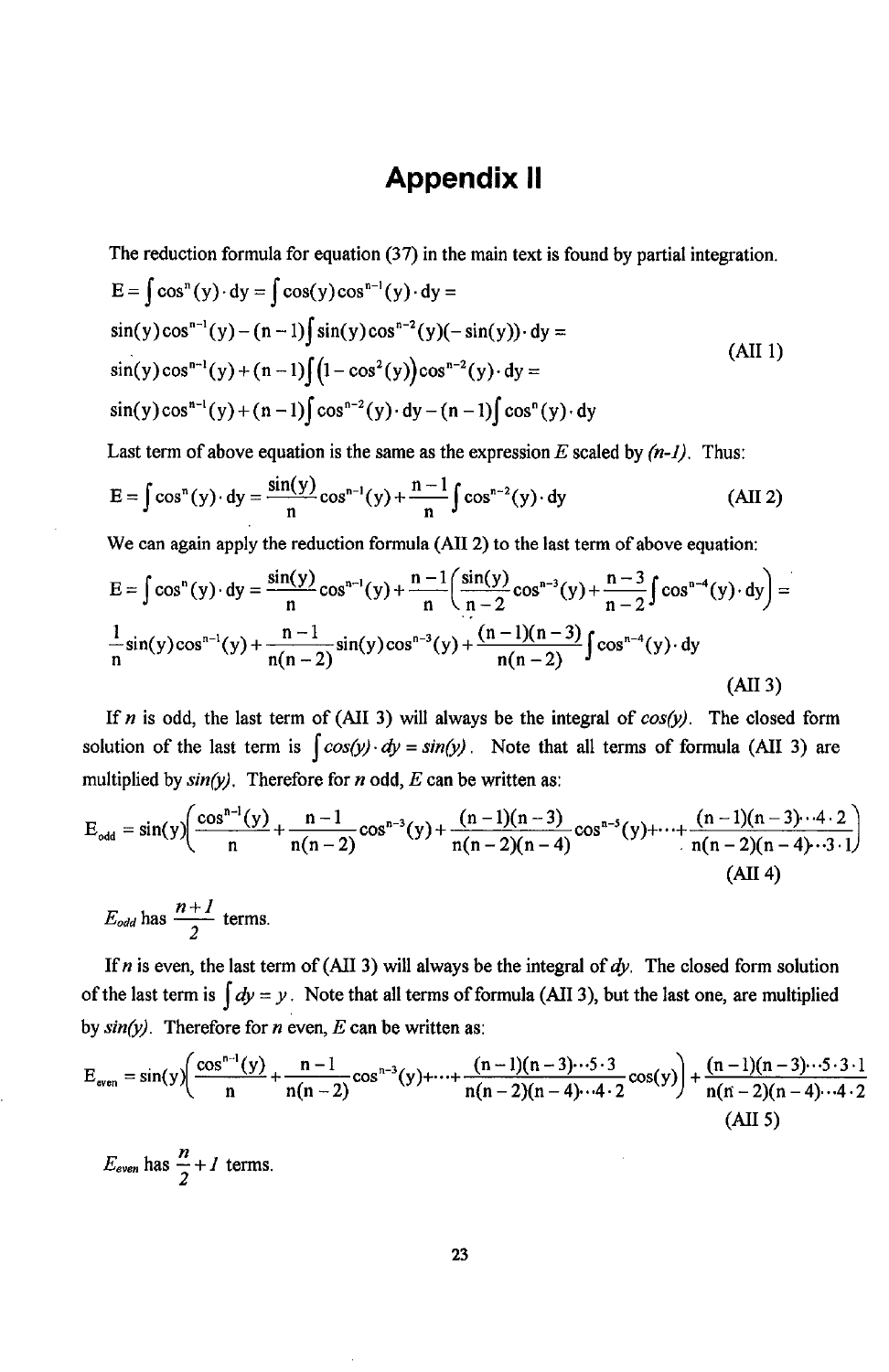$E_{odd}$  and  $E_{even}$  have cosine terms multiplied by  $sin(y)$ . But the product of  $sin(y)cos^k(y)$  can be written as a sum of higher harmonics of  $sin(y)$ . Notice that:

$$
\sin(y)\cos^{k}(y) = \frac{1}{2}\sin(y)(1+\cos(2y))\cos^{k-2}(y) = \left(\frac{1}{2}\sin(y) + \frac{1}{2}\sin(y)\cos(2y)\right)\cos^{k-2}(y) =
$$
\n
$$
= \left(\frac{1}{2}\sin(y) + \frac{1}{4}(\sin(3y) - \sin(y))\right)\cos^{k-2}(y) = \frac{1}{4}\sin(y)\cos^{k-2}(y) + \frac{1}{4}\sin(3y)\cos^{k-2}(y) =
$$
\n
$$
= \frac{1}{4}\left(\frac{1}{4}\sin(y)\cos^{k-4}(y) + \frac{1}{4}\sin(3y)\cos^{k-4}(y)\right) + \frac{1}{4}\left(\frac{1}{2}\sin(3y)(1+\cos(2y))\cos^{k-4}(y)\right) =
$$
\n
$$
= \frac{1}{4}\left(\frac{1}{4}\sin(y)\cos^{k-4}(y) + \frac{1}{4}\sin(3y)\cos^{k-4}(y)\right) + \frac{1}{4}\left(\frac{1}{4}\sin(y) + \frac{1}{2}\sin(3y) + \frac{1}{4}\sin(5y)\right)\cos^{k-4}(y) =
$$
\n
$$
= \left(\frac{1}{8}\sin(y) + \frac{3}{16}\sin(3y) + \frac{1}{16}\sin(5y)\right)\cos^{k-4}(y)
$$
\n(AH 6)

where the following trigonometric property is used:

$$
\sin(a)\cos(b) = \frac{1}{2}(\sin(a+b) + \sin(a-b))
$$
 (AII 7)

and  $k = 1, 2, 3...$ 

The same reduction method can be applied one more time:

$$
\sin(y)\cos^{k}(y) = \left(\frac{5}{64}\sin(y) + \frac{9}{64}\sin(3y) + \frac{5}{64}\sin(5y) + \frac{1}{64}\sin(7y)\right)\cos^{k-6}(y)
$$
 (AII 8)

It can be seen that  $sin(y)cos^{k}(y)$  is reduced to a sum of odd harmonics of  $sin(y)$  multiplied by the factor  $cos^{m}(y)$ , where *m* is an arbitrary positive integer. Equation (AII 7) can be written differently if  $k$  is odd or even.

For even  $k$ , the cosine term becomes one (because it is raised to the power zero) and equation (AII'8) can be written as:

$$
\sin(y)\cos^{k}(y) = \sum_{i=1}^{\frac{k}{2}+1} c_{i} \sin((2i-1)y)
$$
 (AII 9)

where  $c_i$  are real coefficients.

For odd  $k$ , the cosine term becomes  $cos(y)$  (because it is raised to the power one) and equation (AII 8) can be written as:

$$
\sin(y)\cos^{k}(y) = \cos(y)\left(\sum_{i=1}^{\frac{k+1}{2}} c_{i} \sin((2i-1)y)\right)
$$
 (AII 10)

where  $c_i$  are real coefficients.

Taking into account trigonometric property (AII 7), equation (AII 10) can be written as: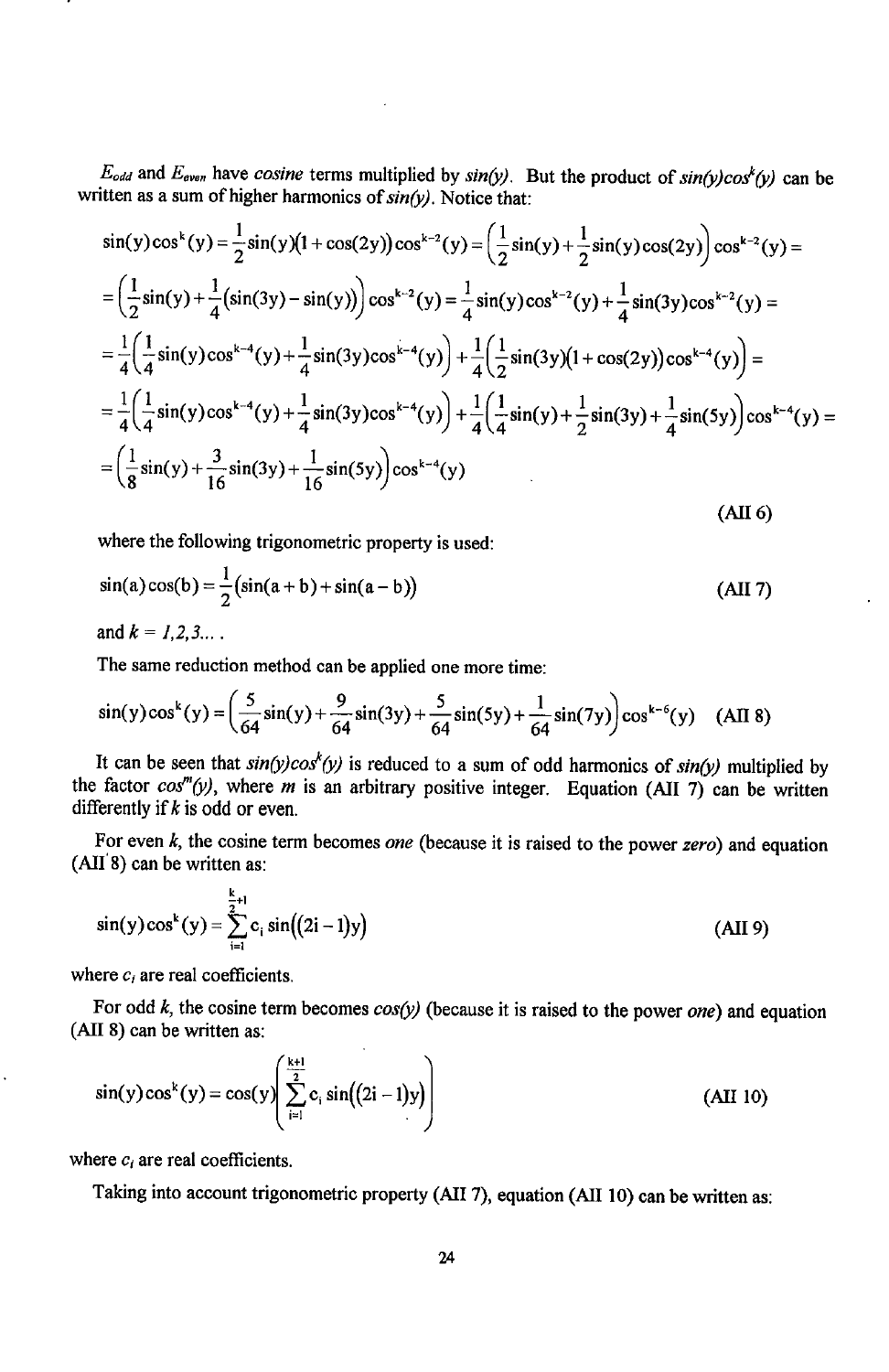$$
\sin(y)\cos^{k}(y) = \sum_{i=1}^{\frac{k+1}{2}} \frac{c_{i}}{2} \left( \sin(2iy) + \sin((2i-2)y) \right)
$$
(AII 11)

Therefore,  $sin(y)cos^k(y)$  can be described as a sum of higher harmonics of  $sin(y)$ , for any positive and integer **k**, as follows:

$$
\sin(y)\cos^{k}(y) = \sum_{i} c_{i} \sin(i \cdot y)
$$
 (AII 12)

Then the integral of  $sin(y)cos^k(y)$  over the one signal period is:

$$
\int_{0}^{2\pi} \sin(y) \cos^{k}(y) \cdot dy = \int_{0}^{2\pi} \sum_{i} c_{i} \sin(i \cdot y) \cdot dy = \sum_{i} c_{i} \int_{0}^{2\pi} \sin(i \cdot y) \cdot dy = 0
$$
 (AII 13)

Thus, the integral of **Eo**dd(Ali 4) *o*ver the signal period of time is **zero**.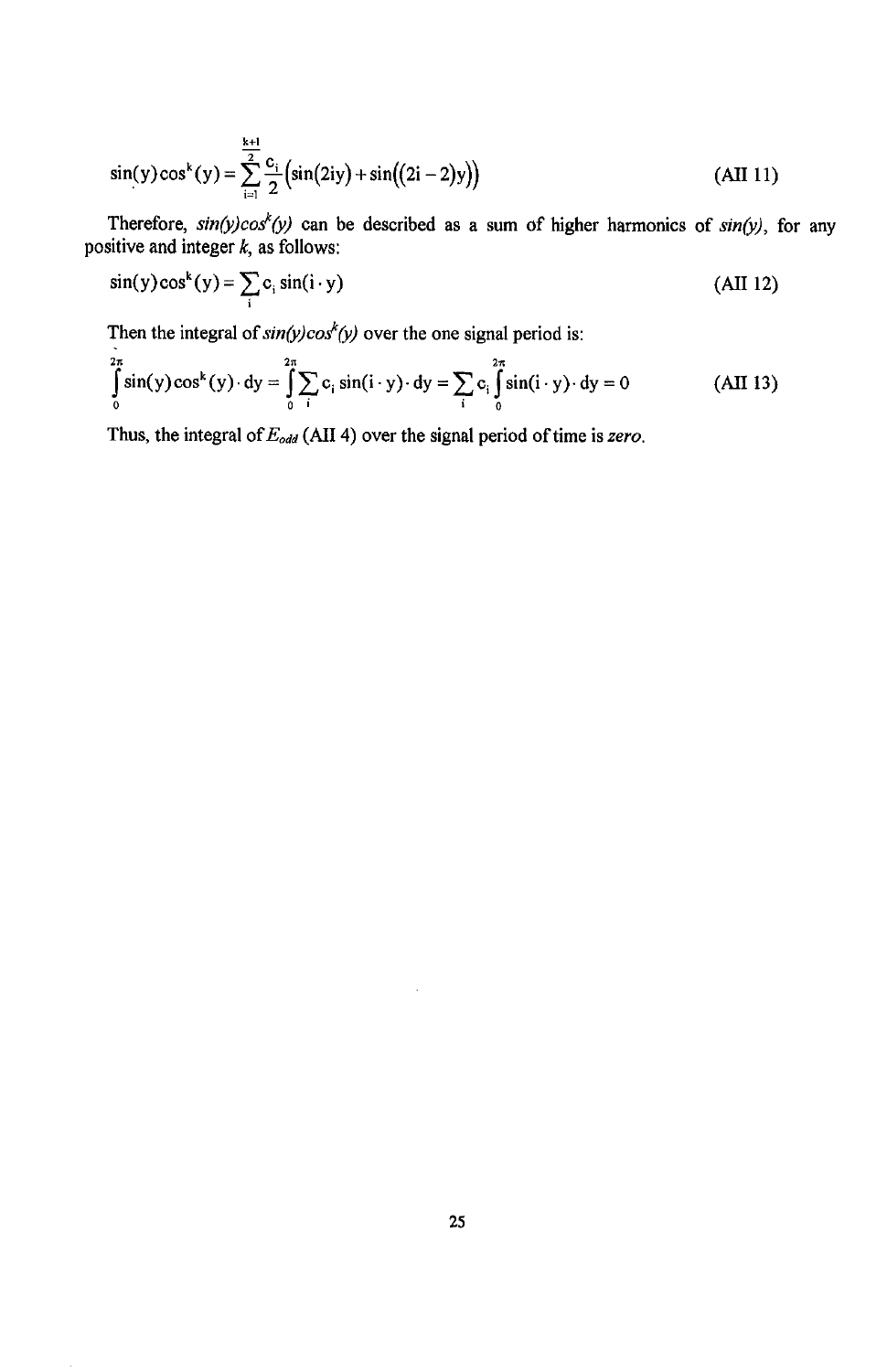

# Figure 1. a) RMS detector blocks with filter in the linear domain. b) Simplified circuit diagram of the RMS detector with filter in the log domain.

l,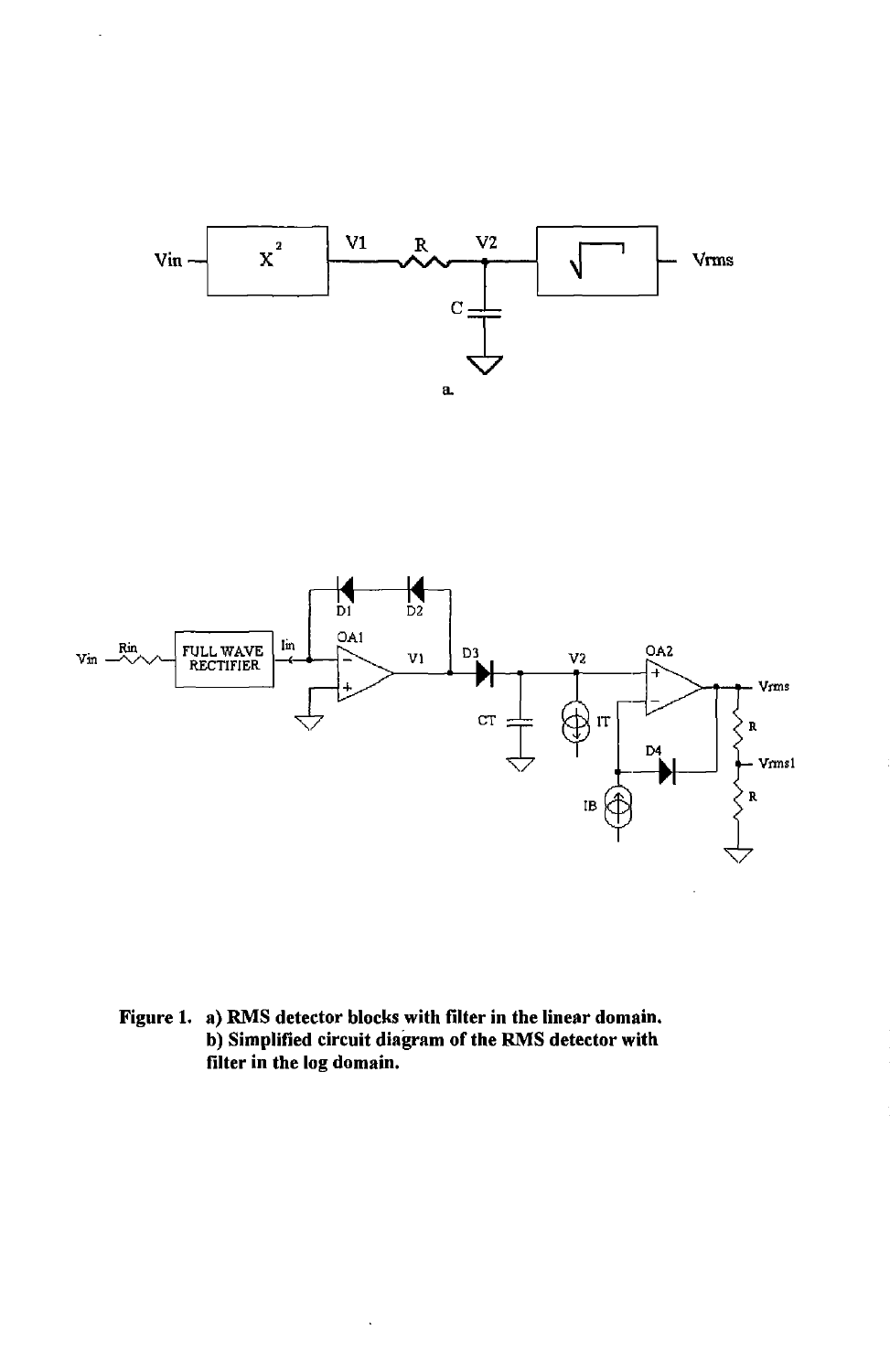

 $R2 + R(1 + \Delta T \cdot tempcopot)$ <br>R1(1+ $\Delta T \cdot 0.0033$ )  $gain =$ 



where  $\alpha$  is potentiometer position.





Figure 3. RMS detector output ripple, solid  $f = 20kHz$ , dashed  $f = 1kHz$ ,  $\tau = 17\mu s$ .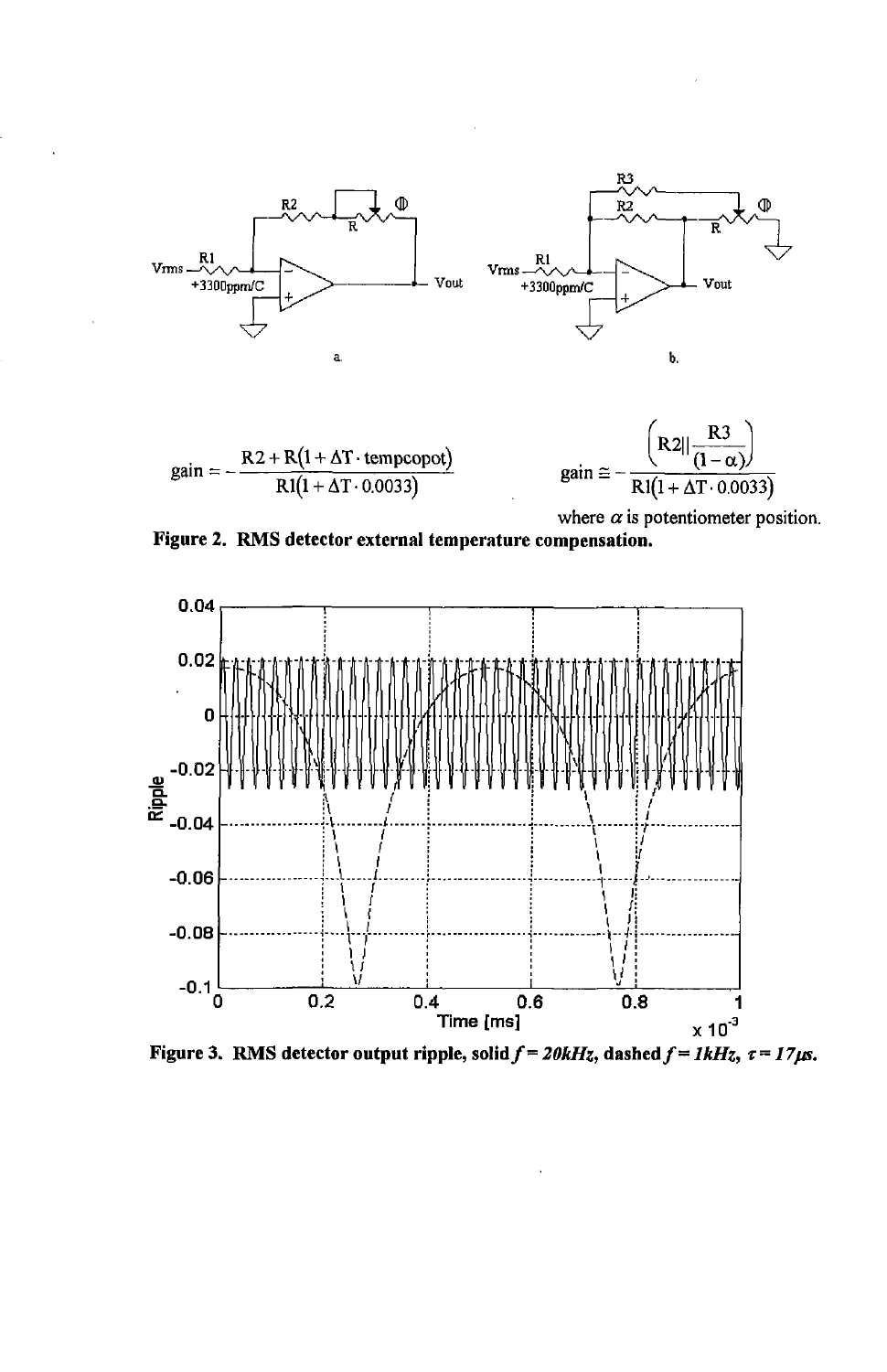

Figure 4. dc error calculated using equation (44), solid 5 terms, dashed 20 terms, dash dot 100 terms.



Figure 5. dc error, solid  $\tau = 35$ ms, dashed  $\tau = 17\mu s$ , 20 terms.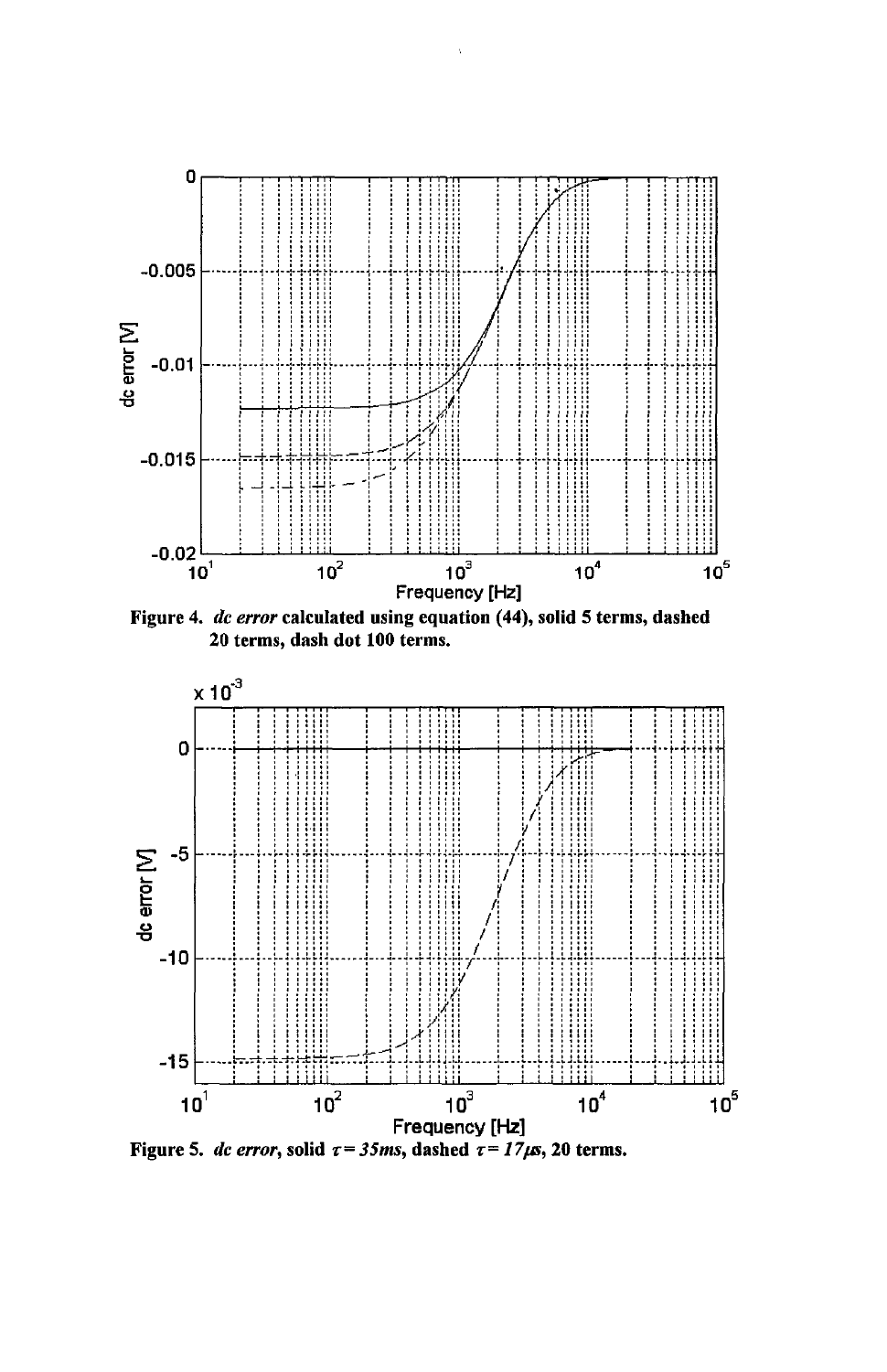

Figure 6. a) RMS detector dc output voltage during attack time, solid equation (49), dashed approximation equation (51) for  $t \ll \tau$ ,  $\tau$  = 35ms,  $V_P$  = -0.4V, input level 20dB above reference level.



Figure 6. b) solid equation (49), dashed approximation equation (52) for  $t \gg \tau$ .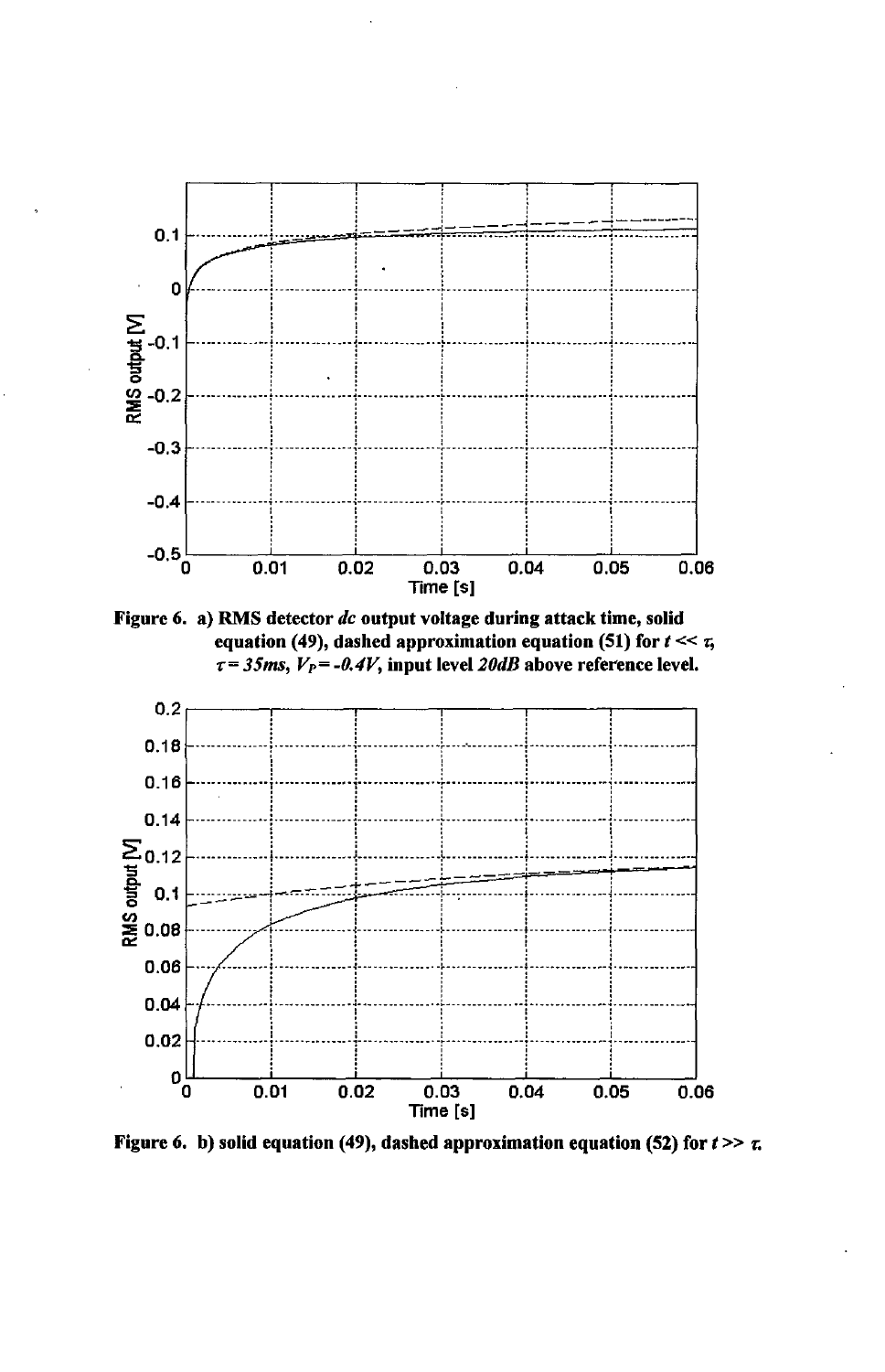

Figure 6. c) solid equation (49), dashed general equation (48) for  $f = 20Hz$ ,  $\tau = 35ms$ .



Figure 6. d) solid equation (49), dashed general equation (48) for  $f = 500Hz$ ,  $\tau = 17 \mu s$ .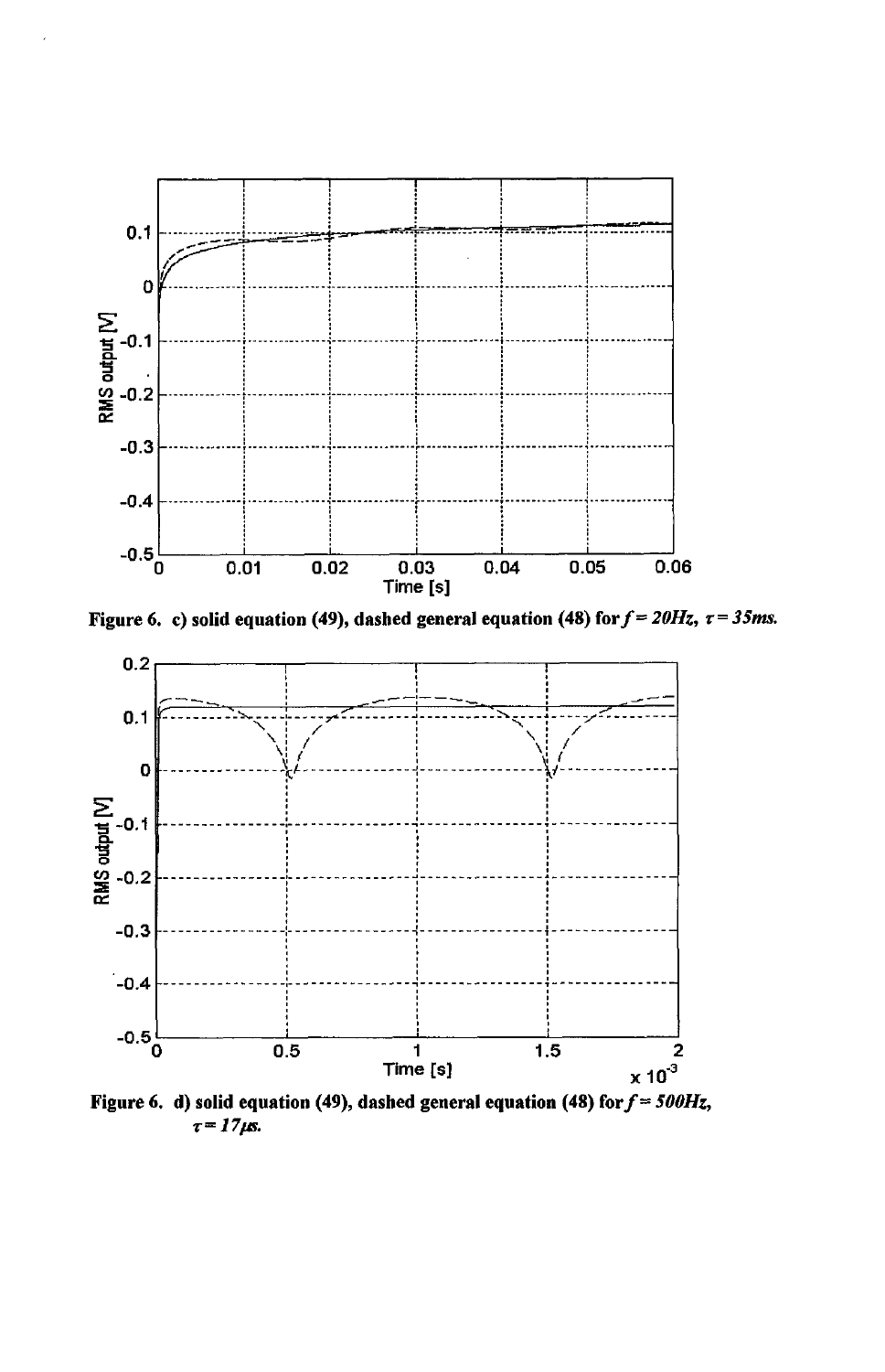

Figure 7. RMS detector dc output voltage during release time, solid equation (56), dashed equation (57), dash dot equation (58).



Figure 8. a) Feedforward compressor. b) Feedback compressor.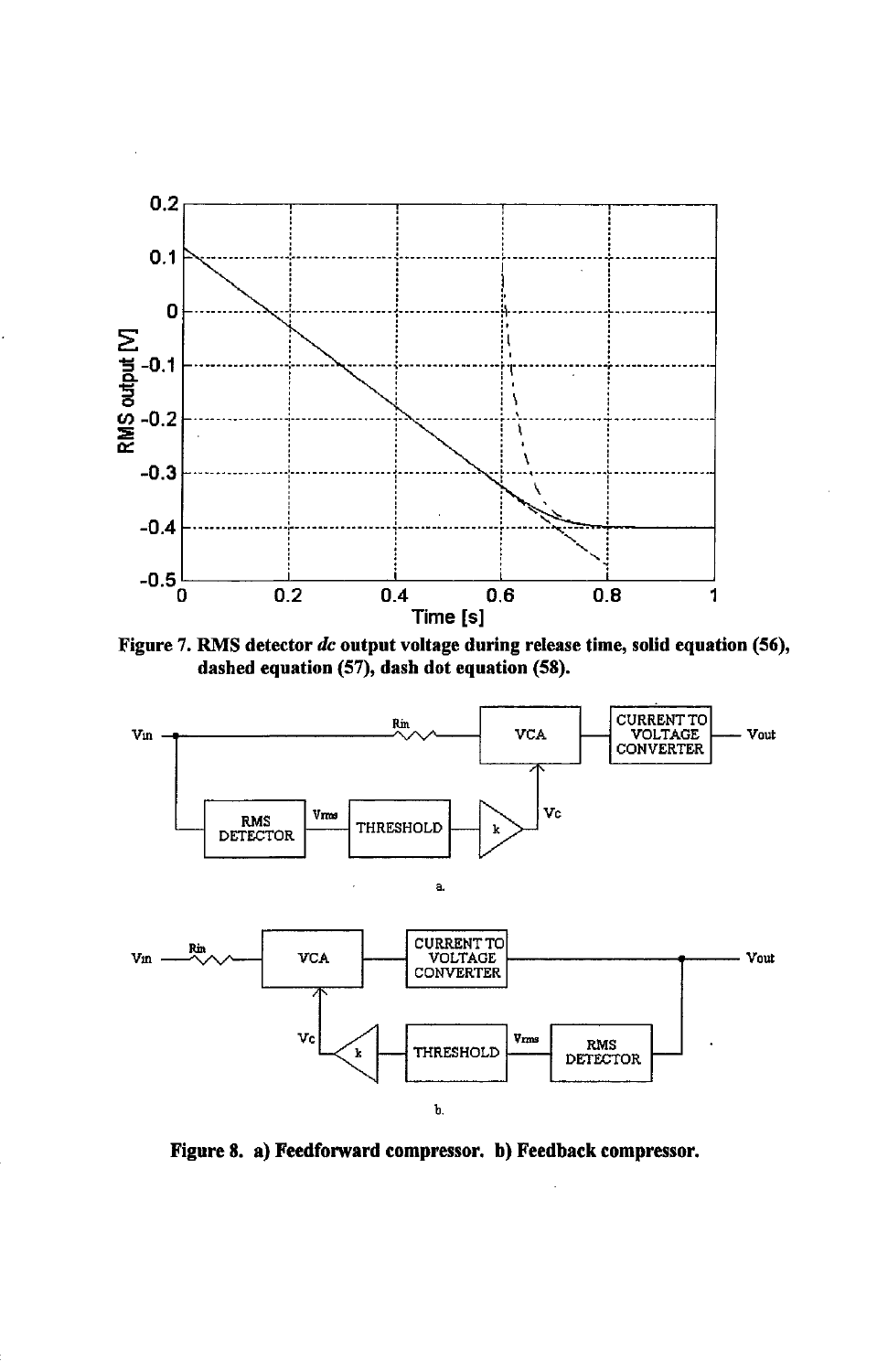

Figure 9. a) VCA output envelope during attack time, dashed for  $t \rightarrow 0$ , dash dot approximation for  $t \gg \tau$ ,  $\tau = 35$ ms, 20dB final gain reduction.



Figure 9. b) VCA output envelope during attack time in decibels.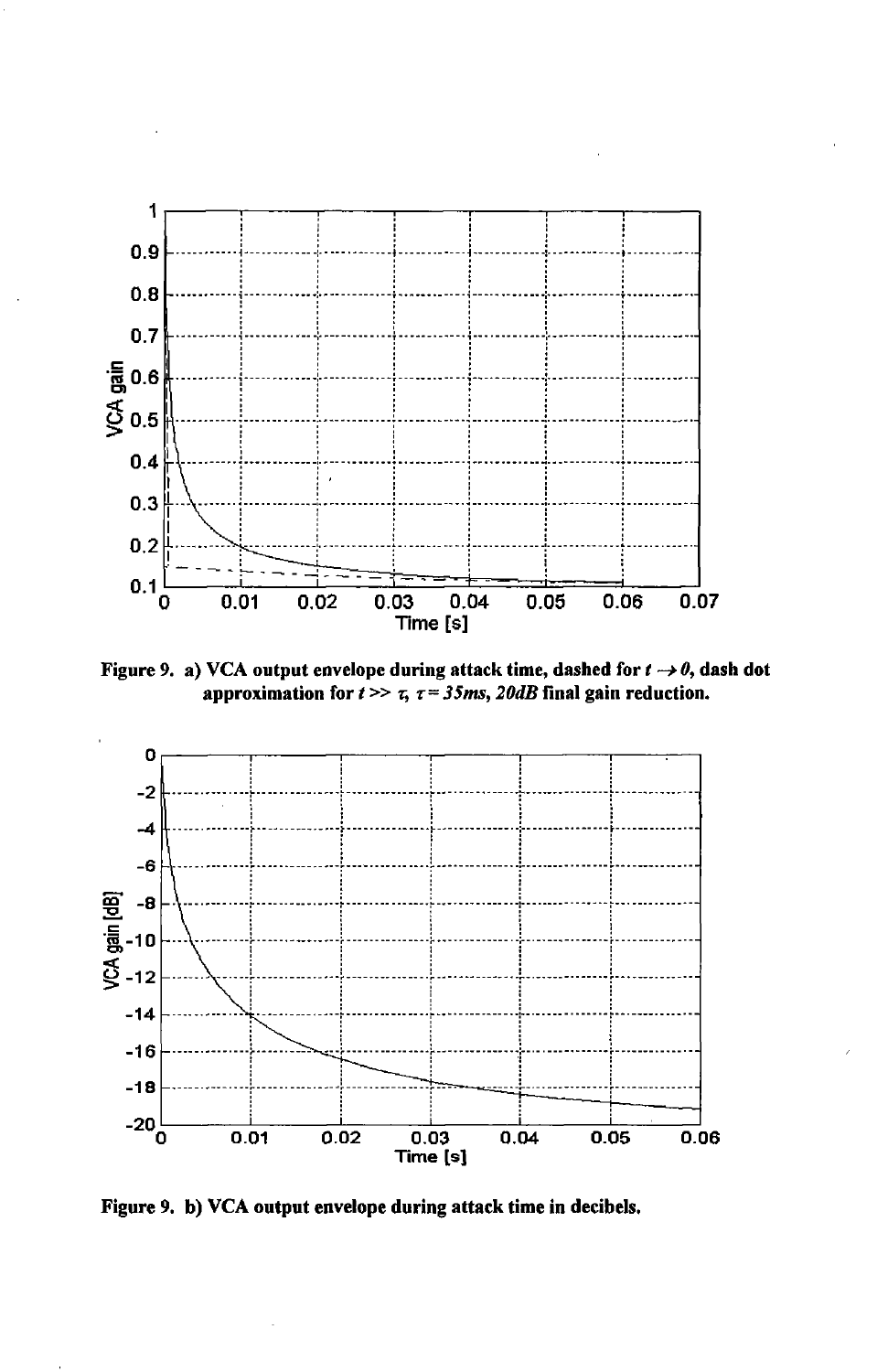

Figure 10. a) VCA output envelope during release time,  $\tau = 35$ ms, 20dB initial gain reduction.



Figure 10. b) VCA output envelope during release time in decibels.